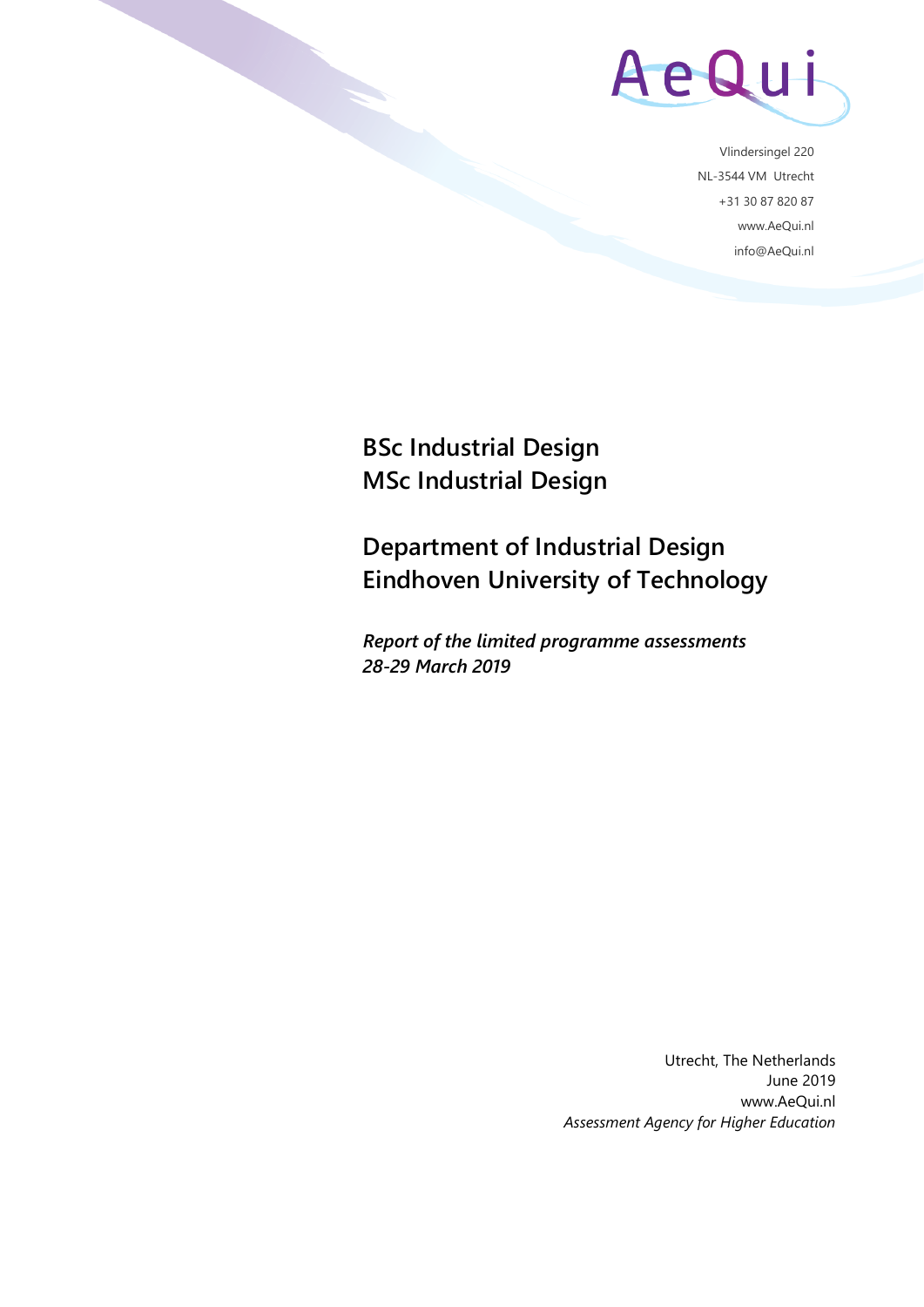#### <span id="page-1-0"></span>**Colophon**

#### **Programmes**

Eindhoven University of Technology BSc Industrial Design – Croho: 50441 – ECTS: 180 study points MSc Industrial Design – Croho: 60441 – ECTS: 120 study points Location: Eindhoven Mode of study: full-time Result of institutional assessment: positive

#### **Panel**

Prof. dr. em. Anton de Goeij, chair Prof. dr. Saeema Ahmed-Kristensen, domain expert Prof. dr. Jacob Buur, domain expert Prof. dr. Ann Heylighen, domain expert Carlijn Compen MSc, industry expert Rens de Graaf BSc, student member Mark Delmartino MA, secretary and process co-ordinator

The panel has been approved by NVAO

The assessment was conducted under responsibility of AeQui VBI Vlindersingel 220 3544 VM Utrecht The Netherlands www.AeQui.nl

*This document is best printed in duplex*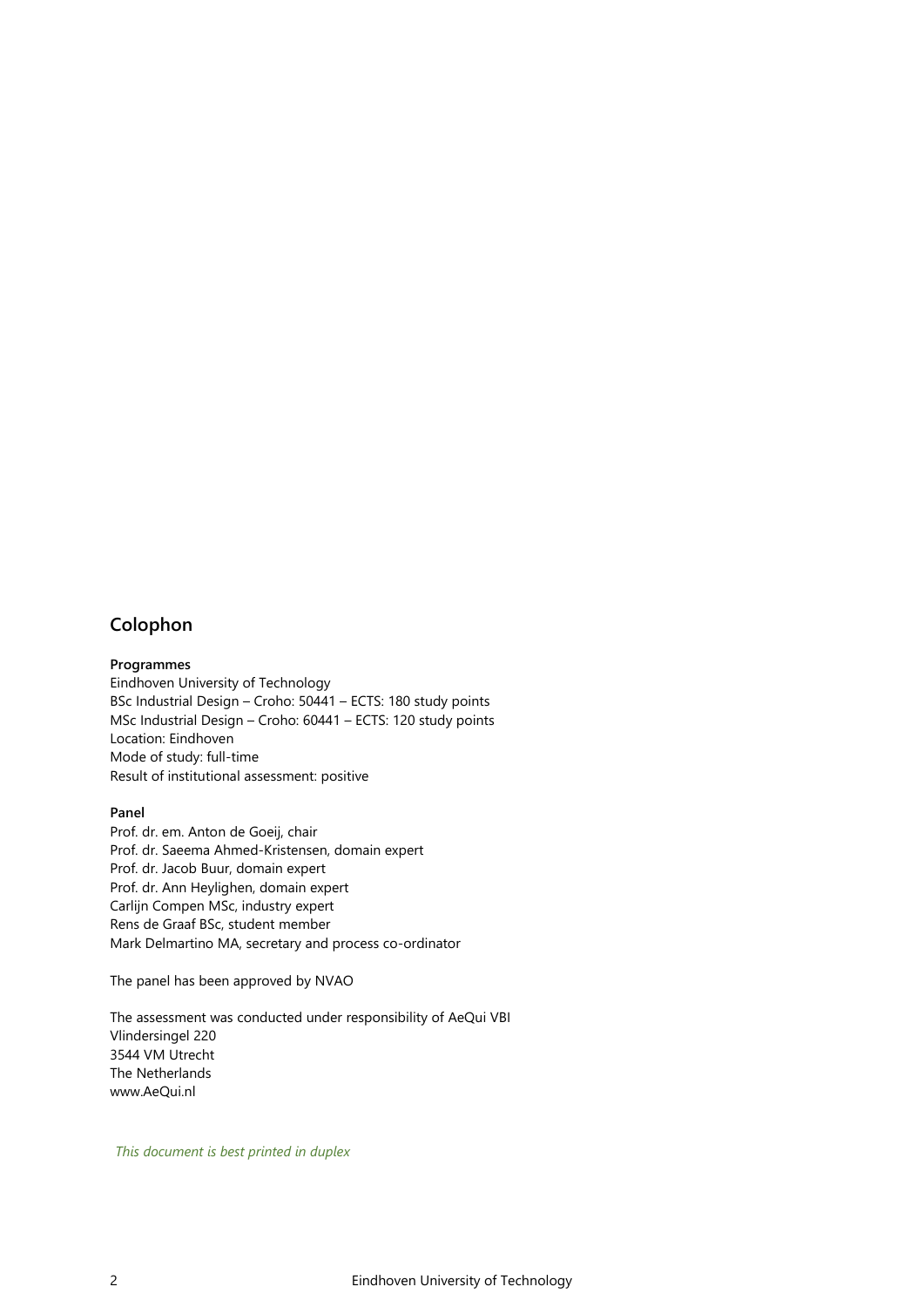

# Table of contents

| 3. |  |
|----|--|
|    |  |
|    |  |
|    |  |
|    |  |
|    |  |
|    |  |
|    |  |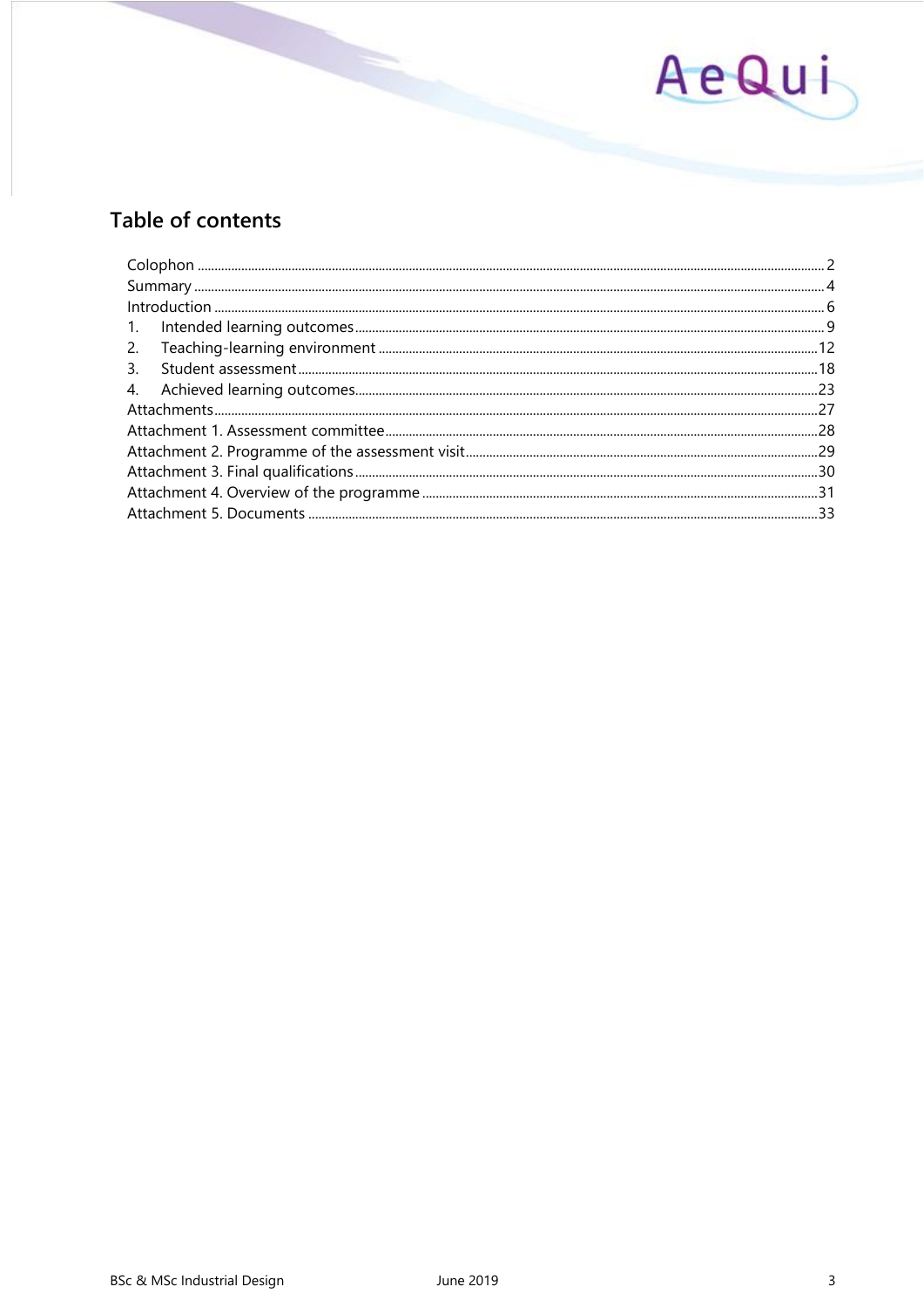### <span id="page-3-0"></span>**Summary**

On 28-29 March 2019 an assessment committee of AeQui visited the Department of Industrial Design (ID) at the Eindhoven University of Technology (TU/e). The visit is part of the cluster assessment of eight degree programmes in Industrial Design Engineering at the universities of Eindhoven, Delft and Twente. This report presents the committee's findings, considerations and recommendations on TU/e's three-year bachelor programme and two-year master programme in Industrial Design. The assessment committee has used the NVAO framework 2018 for the limited assessment of existing programmes and concludes that both programmes meet all NVAO standards. It therefore issues a **positive** recommendation on the quality of the bachelor and the master programme Industrial Design at TU/e.

#### **Intended learning outcomes**

The ID Department at TU/e has a well-articulated view on industrial design and on the overall competence of an industrial design engineer. The elements that together constitute this vision are incorporated in the structure, contents and profile of the educational programmes. The various stakeholders are familiar with and committed to the principles of this vision and its operationalisation. The intended learning outcomes for both the bachelor and the master programme in Industrial Design are adequate. They reflect the provisions of the domain specific reference framework and in their formulation they refer to disciplinary knowledge, skills and attitudes at the appropriate bachelor or master level. The committee judges that the bachelor and the master programmes Industrial Design **meet the standard.** 

#### **Teaching-learning environment**

The bachelor and master programmes Industrial Design at TU/e are embedded in a strong teaching and learning environment, which in turn reflects the mission and educational vision of the Department. Both programmes were reorganised three years ago: the new structures are adequate and allow students to become the kind of designer they envisage. The teaching staff is qualified to teach and guide students and has an adequate command of the English language. The study association LUCID advances the educational activities. The facilities in the new building are impressive. Students, staff and alumni are committed to the programmes and the Department. The committee judges that the bachelor and the master programmes Industrial Design **meet the standard**.

#### **Student assessment**

Student assessment in the ID programmes is well organised: the assessment system has been aligned with university-wide requirements yet preserves the values that underlay the Department's commitment to competence-centred learning. Individual course and project assessments are valid, reliable and transparent; formative assessment is an integral part of evaluation. The Examination Committee is on top of its tasks; its individual members, as well as ID staff in charge of assessment and quality assurance, are competent and committed. The evaluation of the final bachelor/master projects is robust: the rubrics establish to what extent end-level qualifications are achieved and the evaluation form allows for insightful assessments. The committee judges that the bachelor and the master programmes Industrial Design **meet the standard.**

#### **Achieved learning outcomes**

The intended learning outcomes of the respective ID programmes are eventually achieved at the end of the bachelor and master curriculum. The sample of reviewed final bachelor projects shows that the quality varies but is overall sufficient. The final master projects fully meet the quality expectations. Surveys and testimonials from alumni demonstrate that ID students are well qualified to pursue a follow-up study or enter the labour market. The final projects of students and the professional careers of alumni reflect the values, ideas and beliefs of the ID Department. The committee judges that the bachelor and the master programmes Industrial Design **meet the standard.**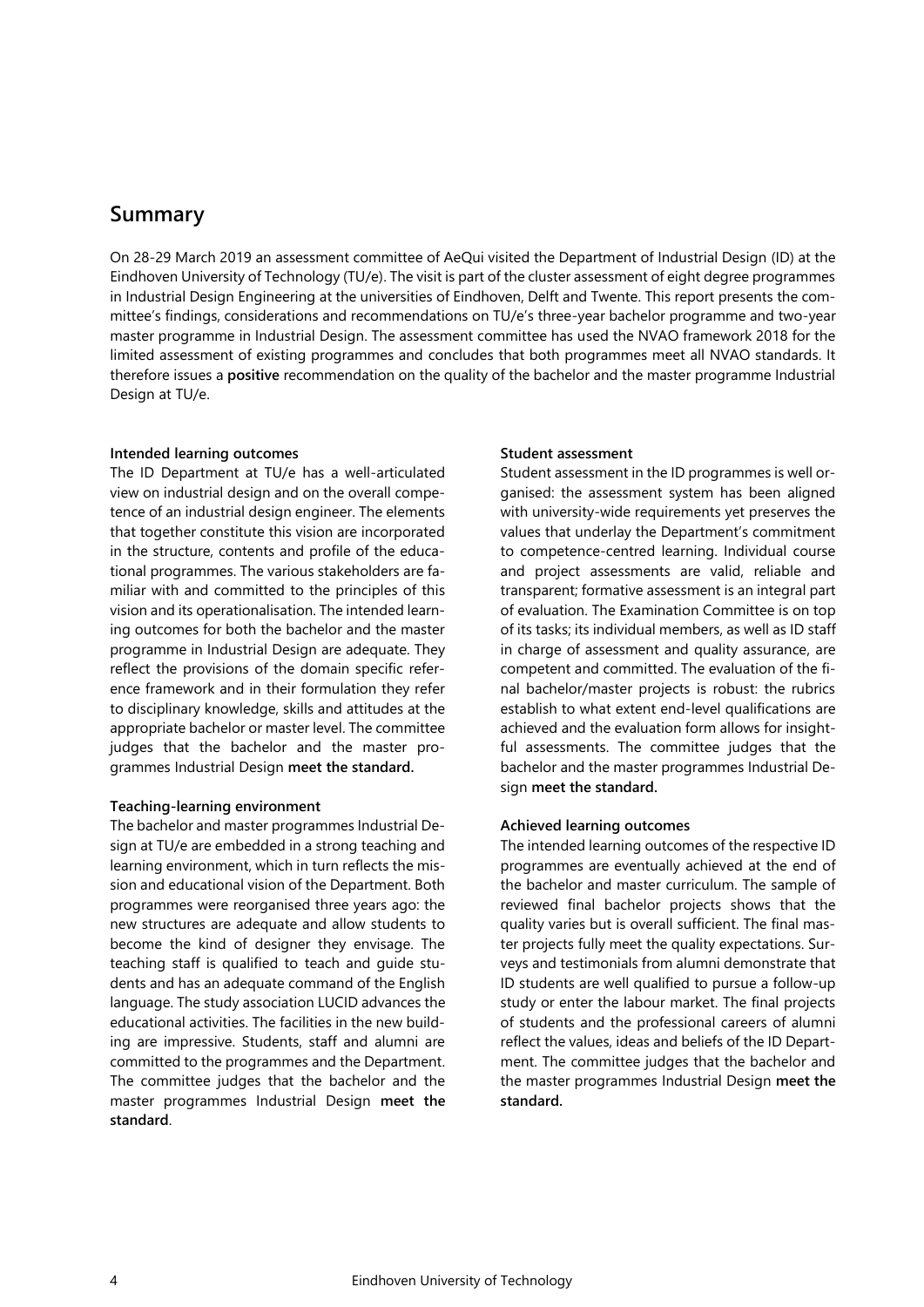#### **Recommendations**

Notwithstanding its positive conclusion that both programmes meet the four NVAO standards, the committee noticed that there is still room for improvement on individual components of the respective programmes. The committee therefore issues the following recommendations:

- to have the Department's vision on ID reflected more in the intended learning outcomes of the respective programmes;
- to monitor that both curricula constitute an operational translation of the programmes' intended learning outcomes;
- to offer ID students the opportunity to engage in multi-disciplinary projects with peers and experts from other domains as part of their curriculum;
- to consider offering basic skills courses in the bachelor programme;
- to organise activities in the master programme that enhance the community feeling among all students, both those who are new to TU/e and ID bachelor graduates;
- to enhance the quality of the information provision among students and staff;
- to communicate on the (unique selling propositions of the) programmes towards industry and other relevant labour market stakeholders;
- to have the final project evaluation, including the corresponding form, reflect explicitly the involvement, appreciation and independence of each examiner in the assessment process;
- to ensure that all students pay sufficient attention to data collection and analysis in the final project;
- to stipulate the requirements each final (bachelor) project has to fulfil in order to pass the final assessment.

In sum, both the bachelor programme and the master programme Industrial Design meet each of the four standards of the NVAO assessment framework. Hence, the panel recommends NVAO to issue a positive conclusion regarding the bachelor programme Industrial Design and the master programme Industrial Design of the Eindhoven University of Technology.

On behalf of the entire assessment committee,

Utrecht, June 2019

Chair Secretary Secretary

Anton de Goeij **Mark Delmartino** Mark Delmartino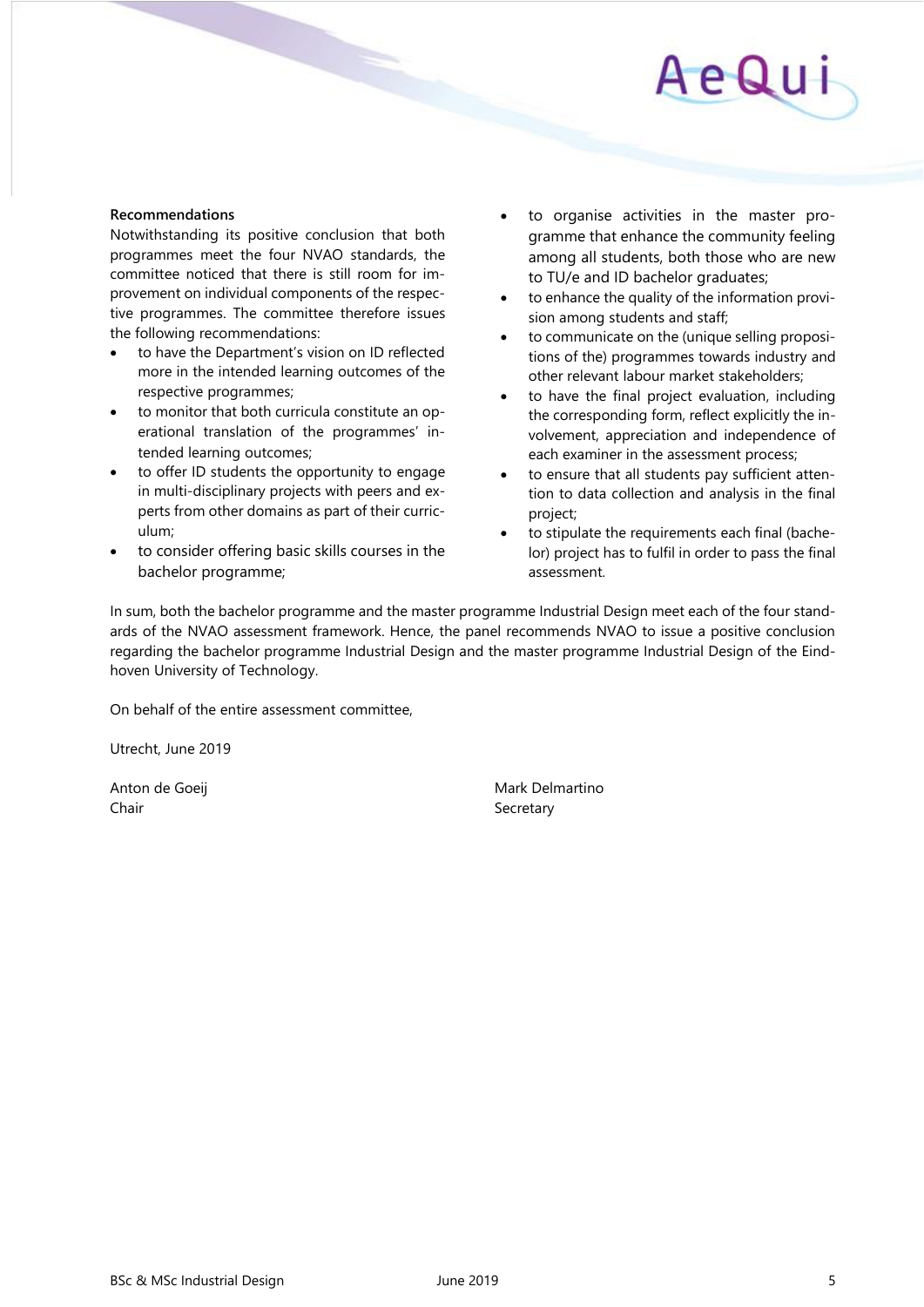### <span id="page-5-0"></span>**Introduction**

Since 2002, the Department of Industrial Design at TU/e is offering a bachelor and since 2005 a master programme in Industrial Design to educate engineers who combine technological opportunities with societal and user needs in creating intelligent products. Over the years, the degree programmes have been adjusted to reflect developments in the Department and the University and in 2015-2016 a major curriculum reform was carried out. This assessment therefore concerns a bachelor and a master programme that incorporate new challenges and opportunities and yet build further on long-standing values, ideas and beliefs that constitute the 'Eindhoven way' of Industrial Design.

#### **The institute**

The Technische Hogeschool Eindhoven was founded in 1956 by industry, local government and academia. Over the years, the Hogeschool has developed into a research university specialized in engineering science & technology. Now, the Eindhoven University of Technology features 9 Departments, more than 11000 students and well over 3000 research and support staff.

The University's educational mission is to educate engineers who can make significant and innovative contributions to society throughout their entire professional career. TU/e strives for excellence by connecting research and education, offering small-scale education in a master-apprenticeship model, stimulating entrepreneurship, and developing technological innovation in cooperation with industry.

With a view to the future, TU/e has implemented a major educational reform in 2015-2016. The existing degree programmes are now incorporated in a Bachelor College and Graduate School, respectively. In the Bachelor College, students can design their own curriculum within the framework of 14 bachelor majors, which allows them to compose a personal education programme that is as broad or as deep as they want. Mentors guide students in making decisions, and the College's basic courses and multidisciplinary team projects create engineers who can look beyond their own fields and engage with society.

The Graduate School offers 21 master programmes with a similar freedom for students to tailor their curricula. The Graduate School also offers the possibility to continue with a four-year PhD programme or a two-year Professional Doctorate in Engineering.

#### **The programmes**

TU/e's Department of Industrial Design (ID) was established in 2000 in order to develop a curriculum that would lead to a new type of engineer capable of combining technological opportunities with societal and user needs in creating intelligent products. Since their inception in 2002, the bachelor and master programmes in ID can be distinguished by their focus on designing with the latest technologies, on interactive and intelligent systems, products and related services, and on self-directed and competence-centred learning. The current mission of the Department is: 'research on and education in the design of systems with emerging technologies in a societal context'.

Throughout the years the Department and the degree programmes have evolved considerably. Since the previous accreditation visit in 2014, the bachelor and master curricula have been further aligned with the departmental research programme and the requirements of the newly created university-wide Bachelor College and Graduate School.

At the time of this assessment visit (spring 2019), the two ID programmes are in their third year of implementation following a major transformation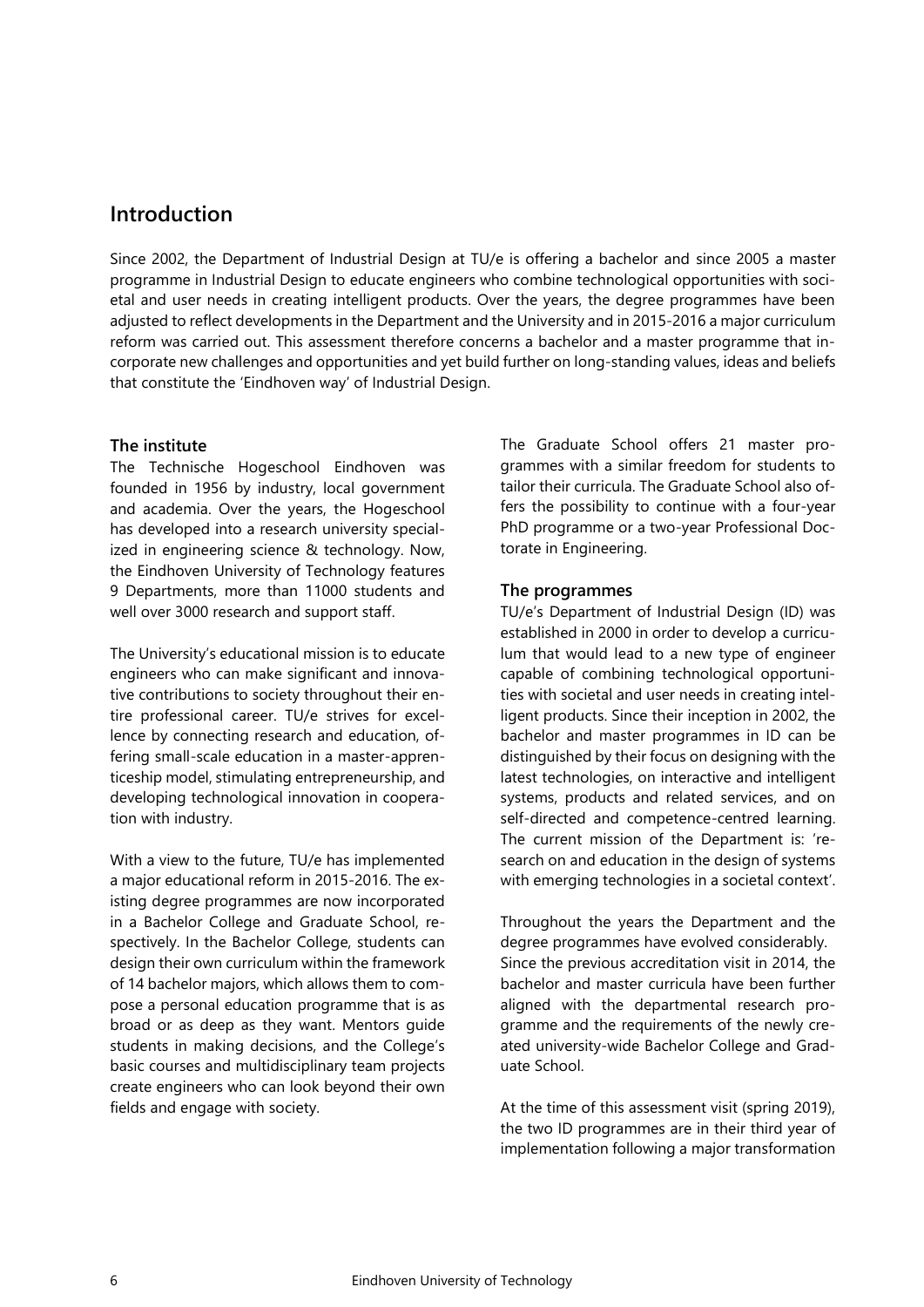in 2015-2016. The contents of the degree programmes involve the diverse academic domains that are directly linked to the discipline of industrial design. The specific Expertise Areas reflect the overall Eindhoven profile, the Department's mission and the expertise of the faculty: Creativity and Aesthetics; Technology and Realisation; User and Society, Math, Data and Computing; Business and Entrepreneurship. These five areas are all linked to a sixth area, Design and Research Processes.

The accreditation assessment concerns a threeyear full-time bachelor programme in Industrial Design (180 ECTS) that offers ample room for individual curriculum tailoring within one set of intended learning outcomes. Since 2012 student enrolment has increased from 162 to 232. Following this intake in 2017, it was decided to introduce a selection procedure and a *numerus fixus* as of 2018-2019 to safeguard the quality of education and contain the workload of the teaching staff.

Furthermore, the assessment committee evaluates the two-year full-time master programme in Industrial Design (120 ECTS), where students specialise in two Expertise Areas and focus on a future career as researcher, developer or entrepreneur in the field of Industrial Design. Apart from a temporary drop in enrolment around the time of the curriculum transformation, the intake of master students has almost doubled from 37 in 2012 to 72 in 2017.

When setting up the Department and the degree programmes a conscious decision was made to adopt the English name of Industrial Design for the new Department and to use English language in all educational programmes and communication. As of 1 January 2020, the wider TU/e will switch to English as lingua franca. Language should not be an obstacle, but rather a means of strengthening the TU/e community.

#### **The assessment**

The Department of Industrial Design at Eindhoven University of Technology assigned AeQui VBI to perform a quality assessment of its bachelor and master programmes Industrial Design. This assessment takes place in the framework of a broader exercise: in spring 2019 a cluster of eight Industrial Design programmes from three universities (TU Eindhoven, TU Delft and U Twente) is assessed by a panel of domain and industry experts including an ID student. In close co-operation with the three institutions, AeQui convened an independent and competent assessment committee that was eventually validated by NVAO. The assessment committee is presented in Attachment 1 to this report.

AeQui organised a preparatory meeting with representatives of the respective departments / faculties and degree programmes to exchange information on the organisation and implementation of the visit, as well as on the timing and contents of the supporting materials. The site visit to TU/e was carried out on 28 and 29 March 2019 according to the programme presented in attachment 2.

In the run-up to the site visit, the assessment committee studied the self-evaluation report prepared by the ID Department and reviewed for each programme a sample of theses accepted during the past two years. The experts' impressions on the report and the results of the thesis review served as input for discussion during the visit. The materials put at disposition by the Department prior to and during the visit are listed in Attachment 5.

The committee has assessed the programmes in an independent manner; at the end of the visit, the chair of the assessment committee presented the initial findings of the committee to representatives of the programmes and the Department. This report was prepared after the site visit and contains in a systematic way the committee's findings, considerations and conclusions accord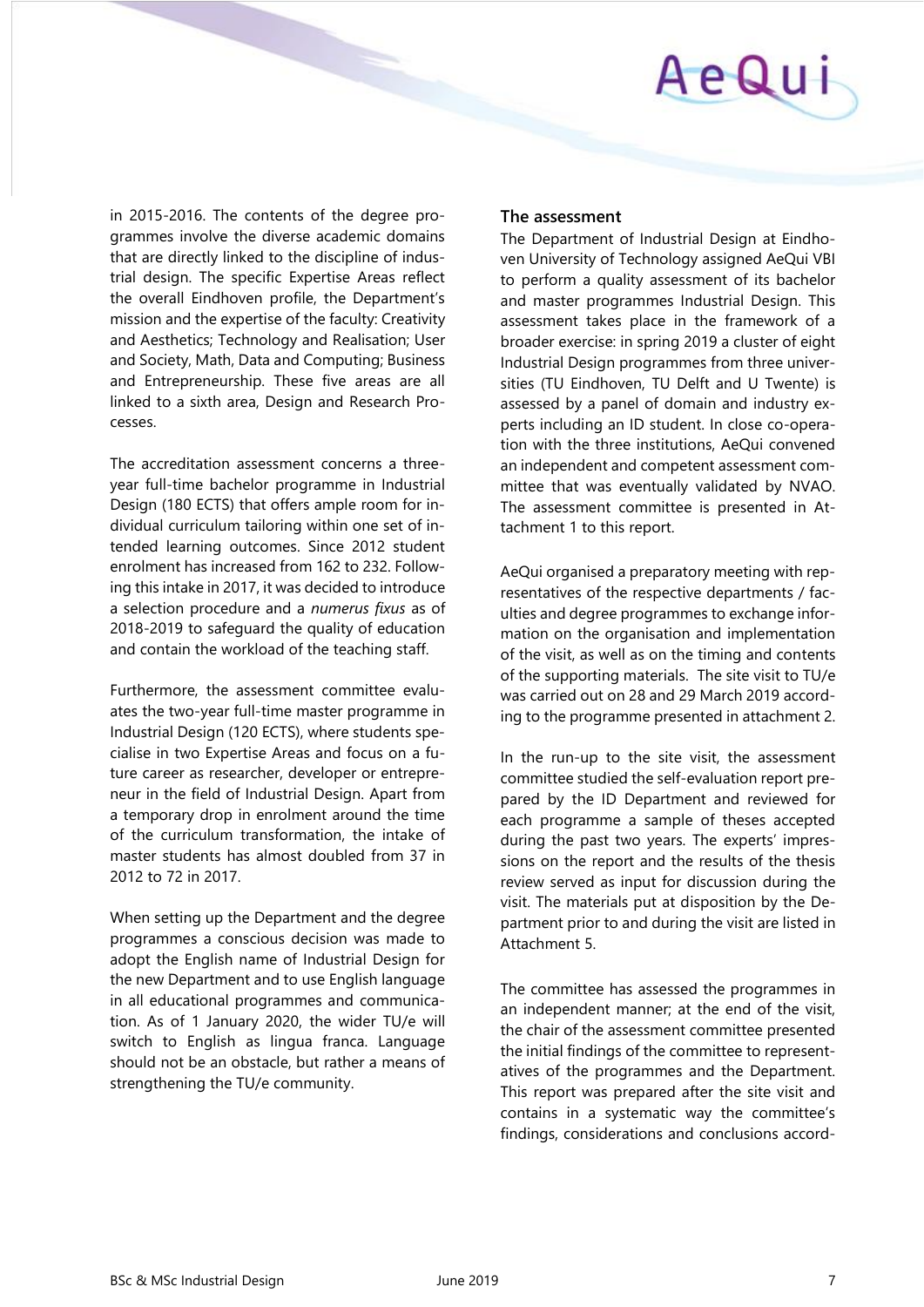ing to the 2018 NVAO framework for limited programme assessment. A draft version of the report was sent to the ID programme management at TU/e; its reactions have led to this final version of the report.

The NVAO assessment framework includes a Development Dialogue. The three institutions involved in the Industrial Design cluster have decided that this dialogue will take place a few months after the site visit. The results of this development dialogue have no impact on the findings, considerations and recommendations expressed in this report.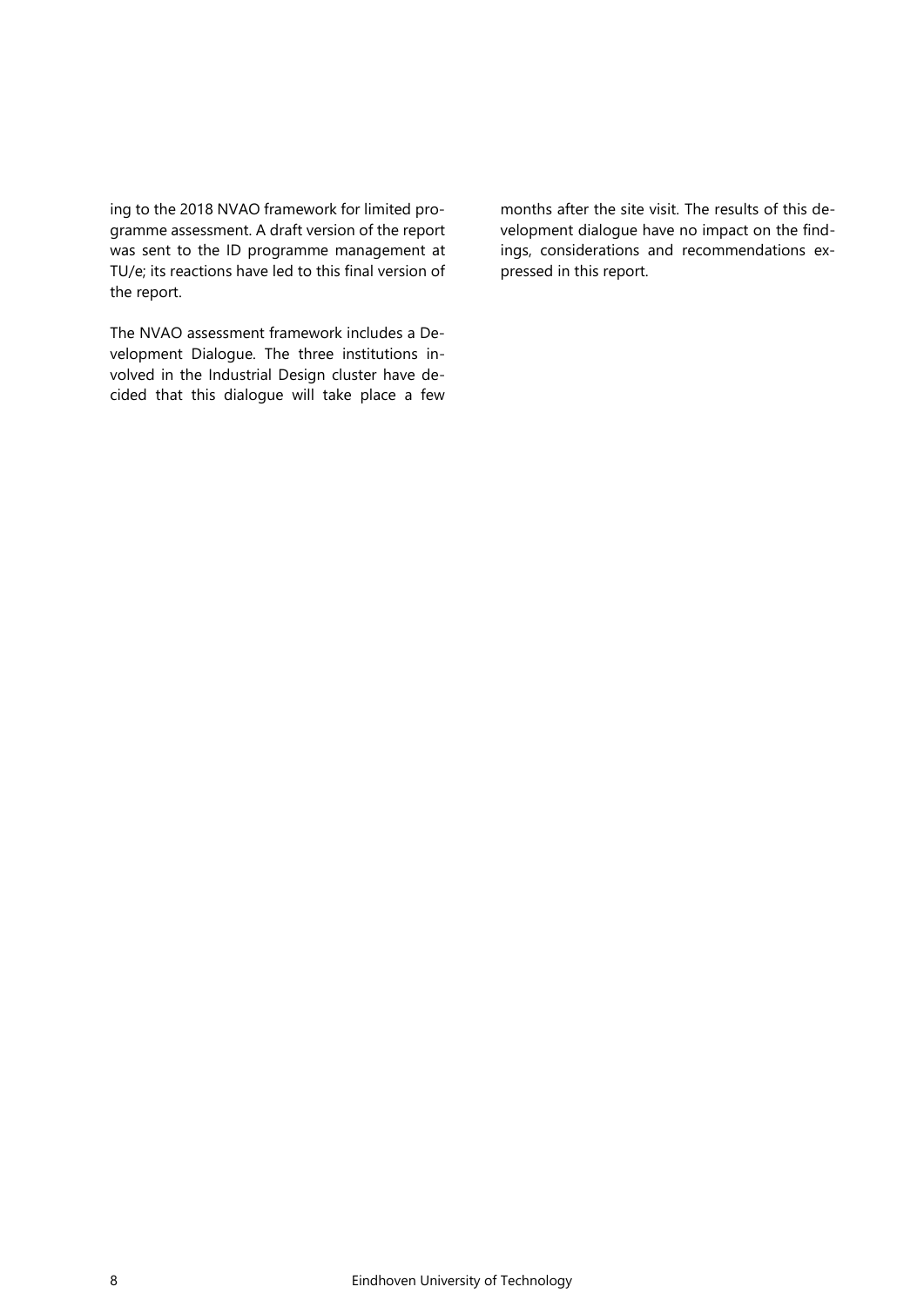# <span id="page-8-0"></span>**1. Intended learning outcomes**

The ID Department at TU/e has a well-articulated view on industrial design and on the overall competence of an industrial design engineer. The elements that together constitute this vision are incorporated in the structure, contents and profile of the educational programmes. The different stakeholders are familiar with and committed to the principles of this vision and its operationalisation. The intended learning outcomes for both the bachelor and the master programme in ID are adequate. They reflect the provisions of the domain specific reference framework and in their formulation they refer to competencies as integrated capabilities in disciplinary knowledge, skills and attitudes at the appropriate bachelor or master level. However, the committee considers that the 'Eindhoven vision on ID' can be reflected more prominently in the intended learning outcomes of the respective programmes. According to the assessment committee, the bachelor and the master programmes Industrial Design meet this standard.

#### **Findings**

#### *Mission and vision*

TU/e's Department of Industrial Design (ID) was established in 2000 in order to develop a curriculum for a new type of engineer. This new type of engineer would combine technological opportunities with societal and user needs in creating intelligent products. Throughout the years, there have been considerable changes in the organization and education policy of the Department. The self-evaluation report contained an extensive and highly informative chapter on the set-up and development of the Department and its educational transformations, which in turn provided the assessment committee with a clear and comprehensive introduction to the (history of the) ID Department at TU/e.

The committee also gathered from the materials and the discussions that, in spite of the adaptations to new challenges and opportunities, the Department maintained its values, beliefs and identity. Since their inception in 2002, the ID bachelor and master programmes have focused on designing with the latest technologies, on interactive and intelligent systems, products and related services, and on self-directed and competence-centred learning. By embedding this approach in an 'ecosystem of collaborative communities', the Department wants to prepare its students for a rapidly transforming society and for

the challenging role of bridging society and (emerging) technology through design.

The current mission of the Department is 'research on and education in the design of systems with emerging technologies in a societal context'. It expresses what the Department stands for and places research and education at the core of its endeavours. In the past, the connections between research and education were often informal; now, the Department aims for a shift from research-inspired education to research-driven education. The committee noticed that this mission is also reflected in the goals of the respective ID education programmes: the bachelor programme supports students in becoming practitioners capable of designing systems with emerging technologies in a societal context; the master programme aims for students to become experts in a specific field related to the design of intelligent systems, products and related services in a societal context.

#### *Domain specific reference framework*

In the domain specific reference framework, the three Schools of Industrial Design Engineering (IDE) in the Netherlands (TU Delft, TU Eindhoven and University of Twente) have described the profile and labour market position of academic IDE graduates. According to this document, industry needs academically trained product designers who can integrate knowledge from different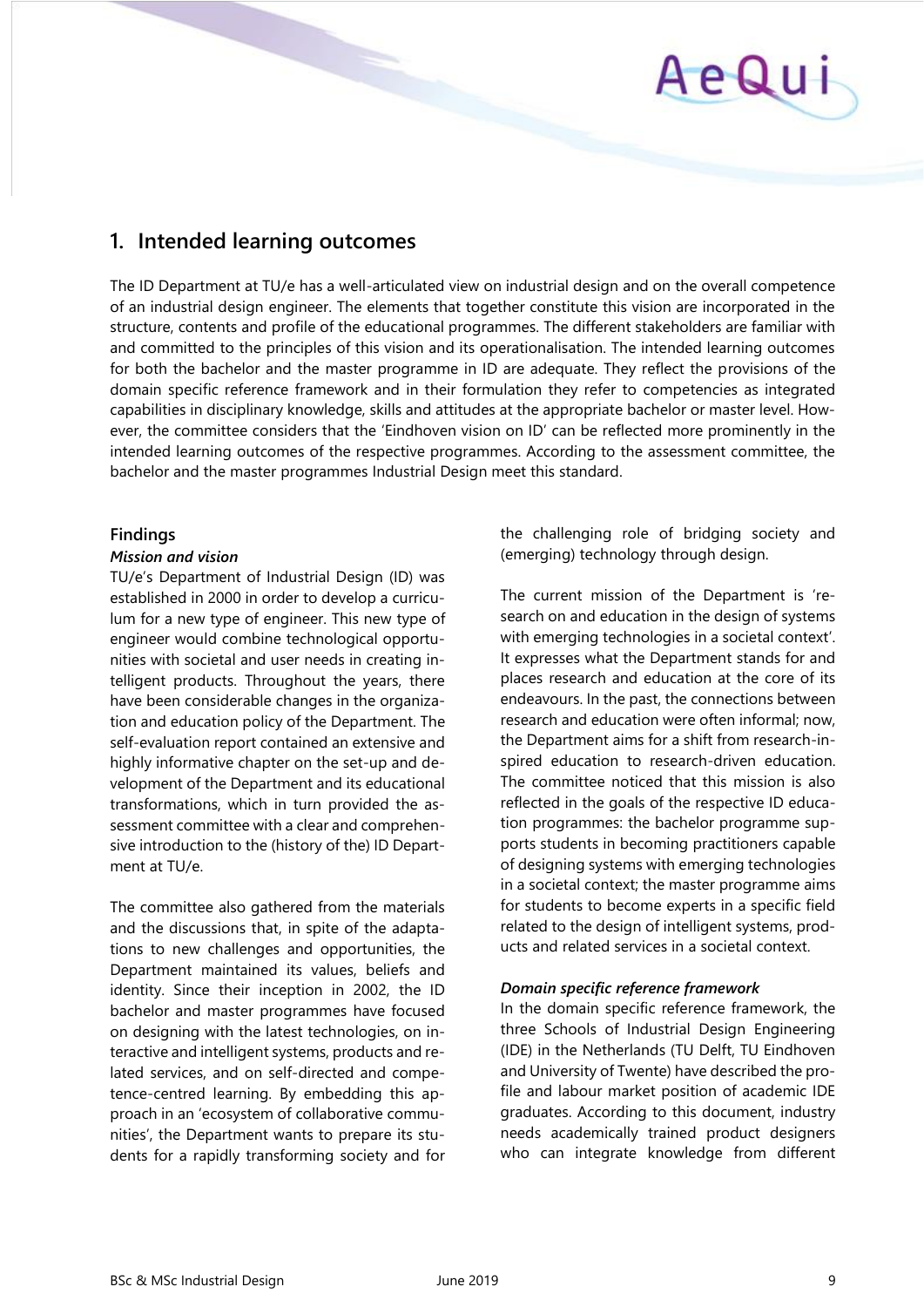fields of technology with human factors, see signals from the market and generate creative ideas with new solutions. An IDE graduate is therefore able to operate as an interdisciplinary designer in the field of ID. The committee learned from the self-evaluation report and the discussions on site that the profile, competencies and labour market perspective of ID graduates at TU/e are very well in line with the provisions of the domain specific reference document.

At the same time, however, the committee also noticed that the mission and educational vision of the ID Department at TU/e and the goals of its education programmes add extra flavour to the IDE graduate profile of the domain specific reference framework. First and foremost, ID bachelor and master students from TU/e are required to develop their unique vision and professional identity and demonstrate this in their portfolio and final presentation. Secondly, the IDE domains mentioned in the framework are covered in expertise areas that are targeted by the Eindhoven profile and mission of designing systems with emerging technologies in a societal context. Thirdly, the design projects that are at the core of all IDE curricula are prominently present in the Eindhoven programmes: they last one semester each, every design challenge is rooted in an authentic context, the design process is tailored to the specific conditions, and each project focuses on prototyping and learning by doing.

#### *Intended learning outcomes*

The committee understood from the self-evaluation report and the study guide that the ultimate aim of the Eindhoven educational programmes is to develop an overall competence of design. This overall competence combines vision, professional identity and individual competencies, which are unique and integrated sets of attitude, skills and knowledge from the different areas of expertise. The competency framework is described extensively and very informatively in the programme materials. The committee noticed during the visit that this framework was well known to all interviewees and thoroughly embedded and operationalised in the different aspects of the educational programmes, rather than a bureaucratic or publicity document.

The intended learning outcomes of the bachelor and master programmes are listed in Attachment 3 to this report. The committee noticed that the learning outcomes have been formulated in alignment with the competence areas explicated in the domain specific reference framework. The structure of both sets of learning outcomes is very similar, yet with a clear distinction in orientation and level between the final qualifications of a bachelor and a master student.

As a reaction to the previous accreditation report, the Department decided to use the intended learning outcomes of the two programmes as a frame for compiling expertise area rubrics, which in turn are used as a starting point to construct learning objectives and course specific learning goals and assessment criteria. The panel has looked into these rubrics and acknowledges that these indeed refer to and demonstrate progression in learning from bachelor year 1 up to master year 2.

#### **Considerations**

Based on the written materials and the discussions on site, the committee considers that the ID Department has a well-articulated view on design. This view has been maturing over time and is expressed in the current mission and educational vision of the Department.

Since the previous accreditation visit in 2014, the Department has adjusted its internal organisation and its educational programmes to reflect developments at university level and respond to demands from industry and society. The committee thinks highly of the way the Department managed to transform these challenges into opportunities while remaining faithful to its underlying values, ideas and beliefs.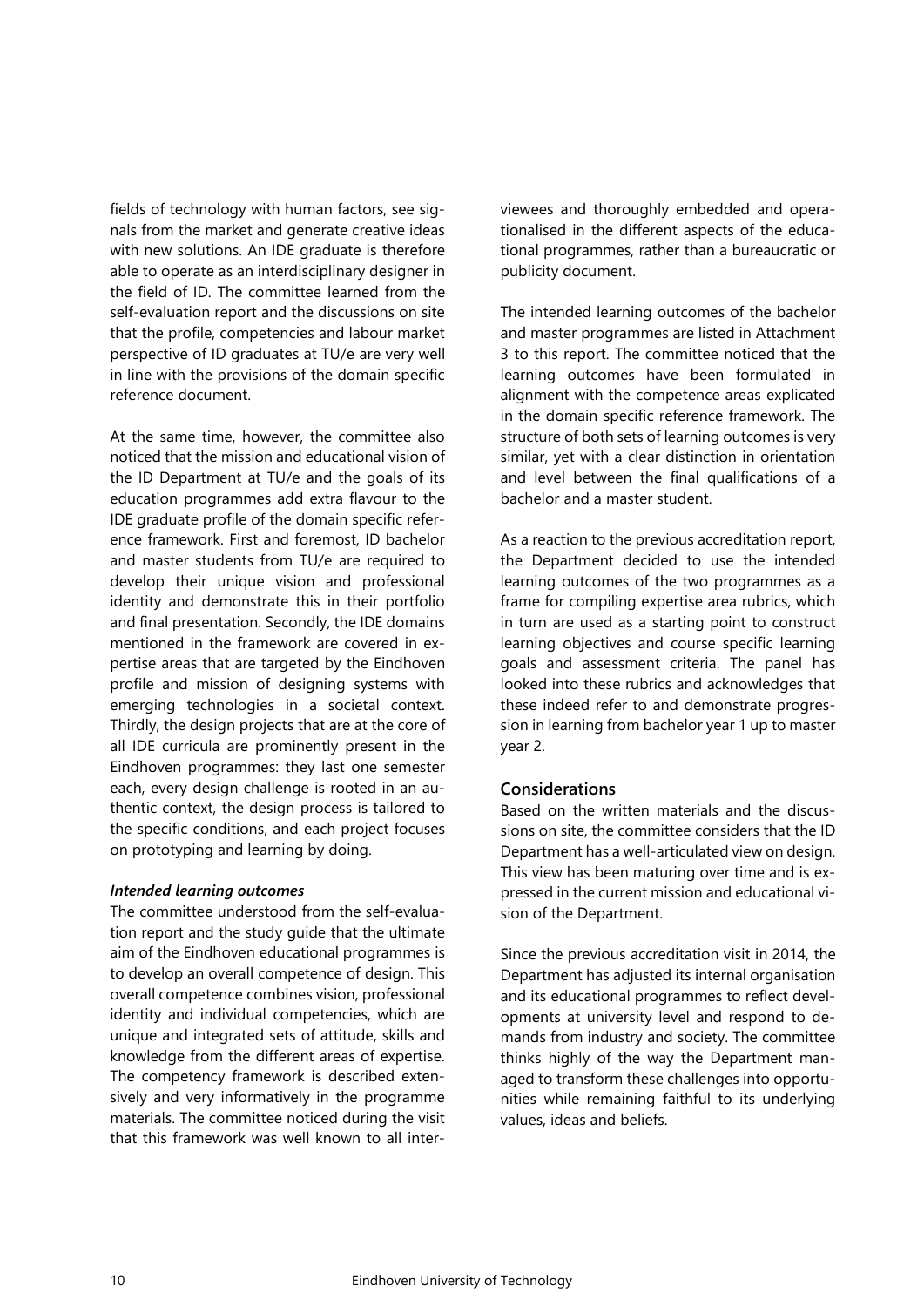

The fundamental building blocks of the Department's mission and vision on industrial design – i.e. competence centred and self-directed development, diversity, learning through doing, community, research-driven education, efficiency, employability - have been translated into the structure, contents and profile of the ID bachelor and master programme. The committee finds it a particular strength of ID education at TU/e that during the site visit all stakeholders were aware of – and committed to - these building blocks.

The committee considers that the intended learning outcomes for both the bachelor and the master programme are adequate. The learning outcomes reflect the provisions of the domain specific reference framework for academic IDE programmes. Moreover, each set of learning outcomes is formulated in such a way that they refer to disciplinary knowledge, skills and attitudes at the appropriate bachelor and master level, respectively.

According to the committee, the ID educational programmes at TU/e are unique in developing an overall competence of design that emphasises the ambition for students to acquire a professional identity and a personal vision. While this comprehensive vision on industrial design is reflected in the educational programmes and the respective graduate profiles, it has not yet found its way completely into the intended learning outcomes. As the intended learning outcomes are currently formulated in an adequate yet generic way, the committee invites the Department to explicate its unique vision more prominently in the intended learning outcomes.

Based on the interviews and examination of the underlying documentation, **the assessment committee concludes that the bachelor and the master programmes Industrial Design meet standard 1, intended learning outcomes.**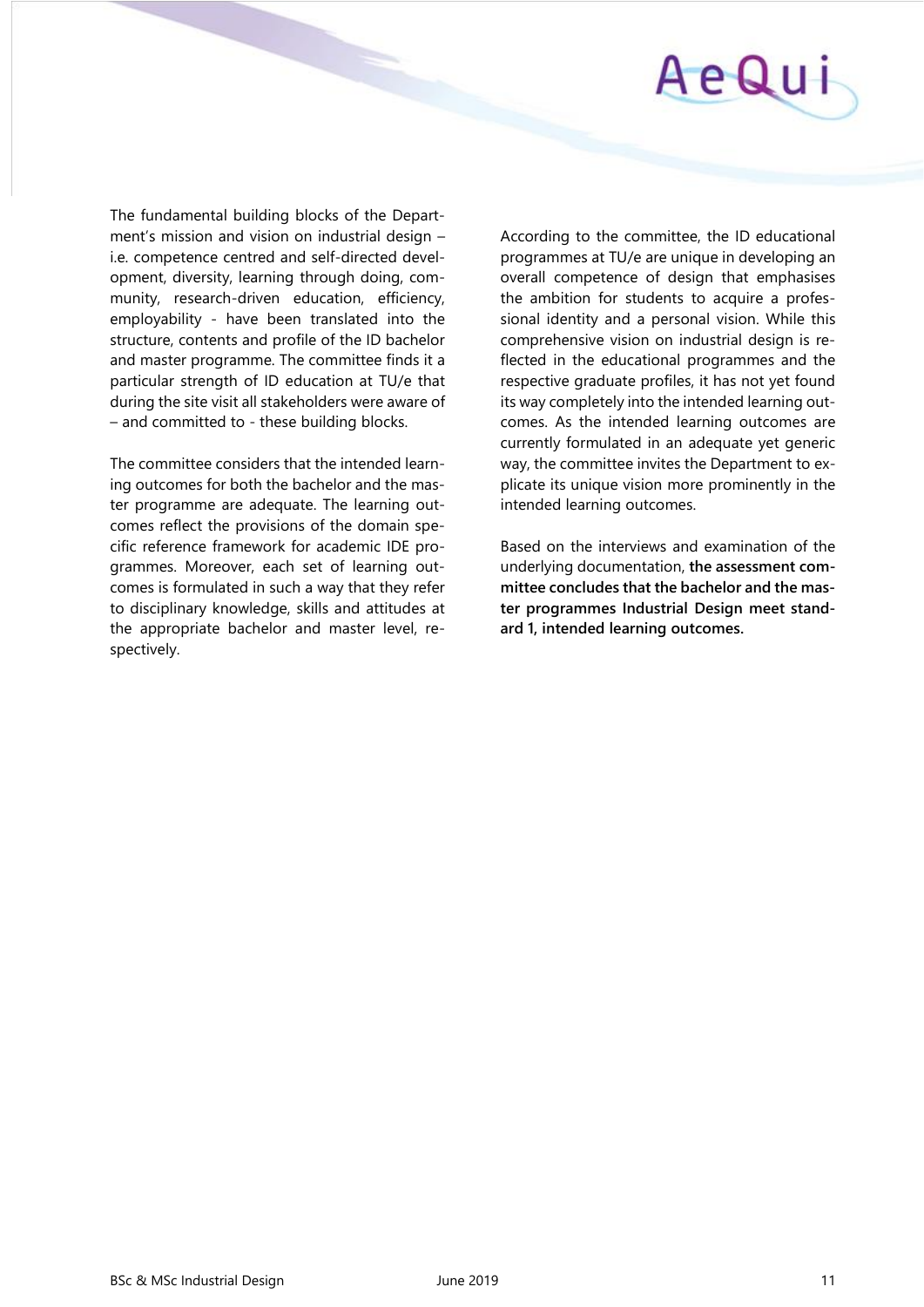### <span id="page-11-0"></span>**2. Teaching-learning environment**

The bachelor and master programmes Industrial Design at TU/e are embedded in a strong teaching and learning environment, which in turn reflects the mission and educational vision of the Department. Both programmes were reorganised three years ago: the new structures are adequate and allow students to become the kind of designer they envisage. The teaching staff is qualified to teach and guide students. The study association advances the educational activities. The facilities in the new building are impressive. Students, staff and alumni are committed to the programmes and the Department. Nonetheless, the educational transformation has not yet been fully completed: the curricula and their respective courses can be fine-tuned to better reflect the programmes' intended learning outcomes. Moreover, there is room for better information provision internally and for a more explicit communication on the programmes and programme tracks towards industry. According to the assessment committee, the bachelor and the master programmes Industrial Design meet this standard.

#### **Findings**

#### *Programme*

The ID Department at TU/e was established in 2000 and is offering a bachelor and a master programme since 2002. Right from the start, the language of instruction has been English. The committee learned that when setting up the Department and the degree programmes, a conscious decision was made to adopt the English name of Industrial Design for the new Department and to use English language in all education programmes and communication. As of 1 January 2020, the wider TU/e will switch to English as lingua franca. Language should not be an obstacle, but rather a means of strengthening the TU/e community.

Over the past five years several developments at departmental and university level impacted on, and required a thorough revision of, the educational programmes: the financial support for the set-up of the Department was suspended earlier than anticipated; the programmes had to be adapted in order to fit the newly introduced university-wide structures of the Bachelor College and the Graduate School; and the growing number of students and declining second and third tier research funding required a more efficient educational model.

The committee gathered from the written materials and the discussions on site that while the underlying values, beliefs and ideas of the Department and the ID programmes have been maintained over time, the considerable transformations at programme level mean that the two ID programmes are currently only in their third year of implementation following a complete overhaul of the curricula in 2015-2016.

The committee acknowledges that the current ID bachelor and master programmes are well aligned and designed as a three-year plus twoyear learning path. The bachelor programme creates an awareness of the field of industrial design and trains students to act, under guidance, as industrial designers on assignments of limited complexity. The master programme coaches students further towards becoming independent ID professionals. The programme contents mirror the various academic disciplines that are directly linked to the ID domain. The specific expertise areas reflect the overall TU/e profile, the Department's mission and the expertise of the teaching staff: creativity and aesthetics; technology and realisation; user and society, math, data and computing; business and entrepreneurship. These five areas are all connected to a sixth area, design and research processes.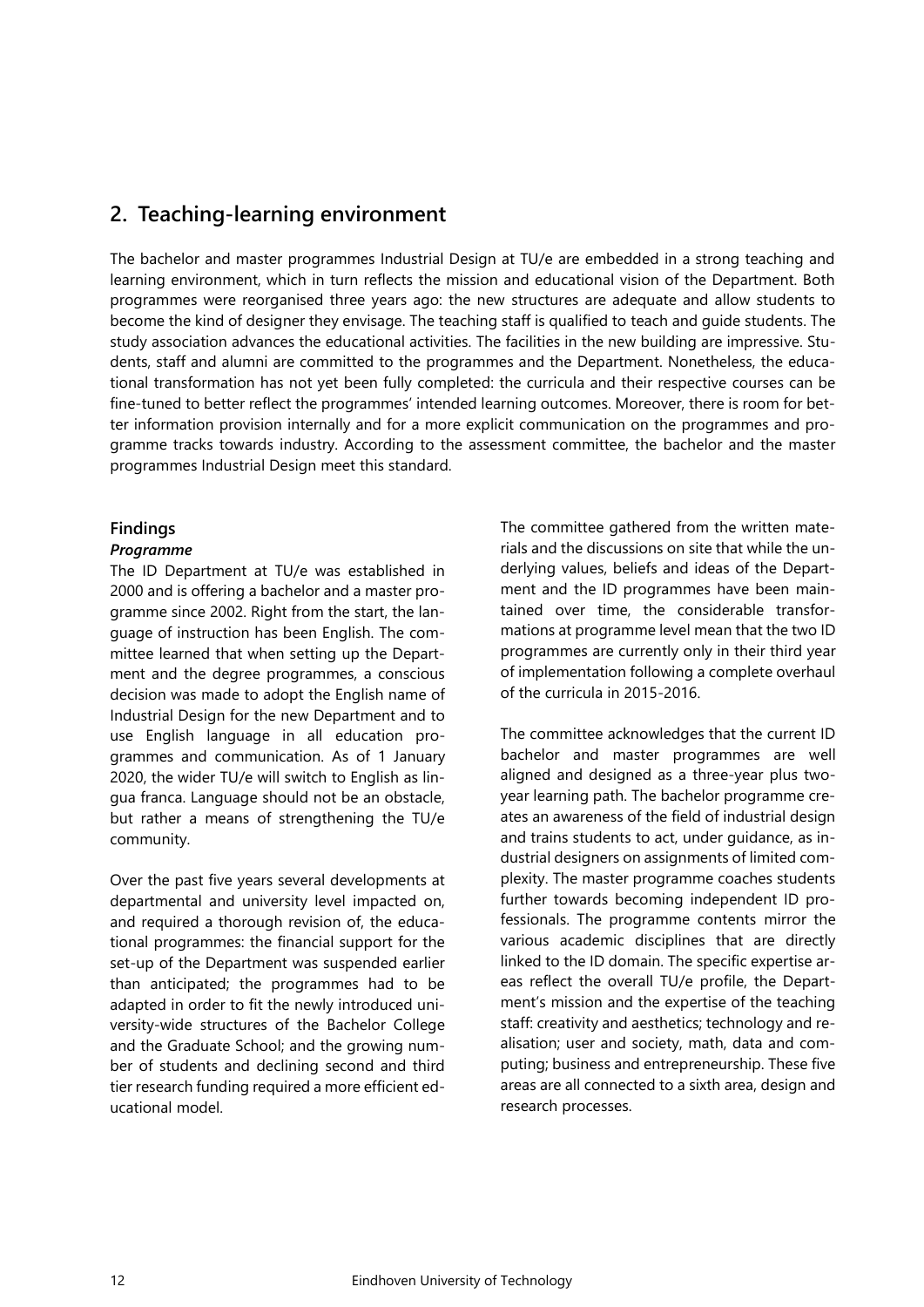#### *Bachelor curriculum*

The three-year full-time bachelor programme Industrial Design supports students in becoming practitioners who design systems with emerging technologies in a societal context. The first year builds an awareness of the expertise areas in ID; in the second year students learn various design and research approaches and expand their competencies in the different areas of expertise; the third year is dedicated to strengthening the students' professional identity and vision and to demonstrating their overall competence of design. Attachment 4 to this report contains an overview of the bachelor curriculum, which amounts to 180 ECTS.

The bachelor curriculum is structured in such a way that it fulfils the requirements of the university-wide Bachelor College, as well as the elements stipulated in the domain specific reference framework for academic industrial engineering programmes. All TU/e bachelor students must complete five generic engineering courses, and develop professional skills (30 ECTS). As part of the elective space students must also select at least one User Society Enterprise (USE) course sequence (15 ECTS). Eight core design courses form the basis of the Eindhoven Industrial Design Engineer (40 ECTS). Projects (50 ECTS), including the 'thesis', i.e. the final bachelor project form the backbone of the ID programme. Students can self-direct their learning by choosing from a diverse range of projects in so-called 'squads', collaborative communities that share an interest in a specific application domain. Elective courses (45 ECTS) offer students a controlled context to broaden, deepen or improve the knowledge and skills base in the expertise areas. Students who are on track when they enter the third year may replace five electives in the fifth semester with an internship, exchange or minor (25 ECTS).

The committee noticed that overall the curriculum is built in a coherent way and in full respect of the requirements of the University, the IDE academic domain and the research specialisations of the Department. Furthermore, the curriculum

does justice to the educational principles of competence-centred and self-directed learning. With regard to the latter, it struck the committee that first year bachelor students already have two elective courses, for which they can choose between a set of 17 ID courses. Several students and alumni indicated during the visit that they appreciate this room for individual curriculum tailoring, including at the very start of the curriculum. In their written contribution to the self-evaluation report, bachelor students emphasised that a curriculum that offers them the opportunity to become the kind of designer they envisage is particularly attractive. This attractiveness does not only apply to the TU/e bachelor students but extends to bachelor graduates from other universities who decide to enrol for the ID master programme at Eindhoven.

Furthermore, the committee heard in the discussion with students that the overall workload is acceptable: courses usually are feasible, while project work can be time consuming. Students who have the ambition to excel in the programme tend to spend much more time on the projects than the envisaged study load. Asked for potential elements of improvement, students indicated that the programme could inform students better about the relationship between the different types of courses and projects. Moreover, students would appreciate if the curriculum included courses on basic skills such as programming.

#### *Master curriculum*

The two-year full-time master programme Industrial Design supports students in becoming selfdirected industrial design engineers who are specialised in two expertise areas relevant for the design of systems with emerging technologies in a societal context. The first-year programme provides insight into the academic field of ID and the areas and application domains in which TU/e students wish to achieve expertise. Second-year master students develop a clear competence profile with expertise in two areas that are bridged by their preferred design and research process. Attachment 4 to this report contains an overview of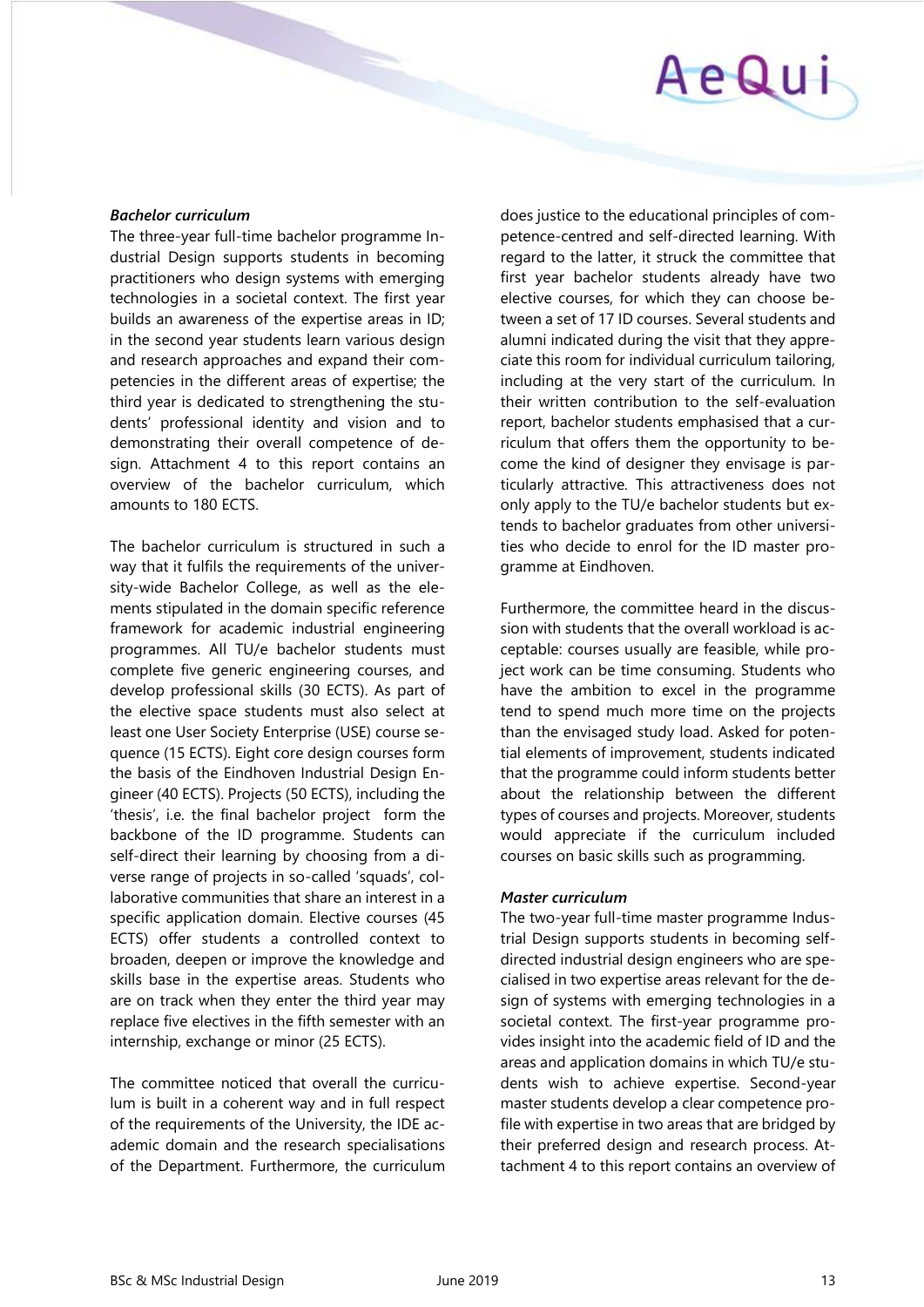the master curriculum, which amounts to 120 ECTS.

The master curriculum is structured in such a way that it fulfils the requirements of the universitywide Graduate School, as well as the elements stipulated in the domain specific reference framework for academic industrial engineering programmes. The curriculum features one compulsory course, Constructive Design Research: besides an introduction to the Department's research groups, topics and theories, first-year master students get accustomed with the three dominant design research approaches of leading research communities: lab, field and showroom. After the first semester, students choose one of three master tracks, which define their professional focus after graduation:

- Constructive Design Research is oriented towards academic research in ID;
- Research, Design and Development focuses on a R&D or design career in industry;
- Design Leadership and Entrepreneurship focuses on the creative industries sector and includes an entrepreneurship dimension.

The committee noticed that also the master programme curriculum is built in full respect of the requirements of the University, the IDE academic domain and the research specialisations of the Department. The master curriculum provides students with even more freedom to self-direct their learning. The programme tracks are very important: they define what students will be doing in the (final master) projects and inform the professional field of the particular competencies of the ID master graduate as design researcher, design engineer or design entrepreneur.

The discussions with management, staff, students and alumni made clear to the committee that the above-mentioned transformations have had a considerable impact on (the attractiveness of) the master programme. At some point, TU/e students experienced the bachelor programme as quite chaotic because of the many changes and did not see the alignment (anymore) between the bachelor and master programme. As a result, several bachelor graduates moved to ID master programmes at other universities. The master programme is now recovering from this dip in inflow, partly due to the growing number of incoming bachelor graduates from other universities in the Netherlands and beyond. New master students enrol because they are given substantial freedom in tailoring the curriculum to their ambitions and are attracted by the interactive aspects of the study.

Furthermore, the committee learned from the discussion with students that the overall workload is feasible: given that the study is full-time, students recognise that they have to put in a full-time commitment if they want to finish the programme successfully and in time. Asked for potential elements of improvement, students, alumni and the work field indicated that ID students have only limited opportunities in the curriculum to work in multidisciplinary teams with experts from domains outside design. Moreover, master students who are new to the 'Eindhoven way of working' would like to receive more guidance on how to tailor the curriculum in an optimal way. Furthermore, the community feeling, prominent among bachelor students, is apparently difficult to establish among (newly enrolled) master students. The study association LUCID, which traditionally has focused primarily on the bachelor community, is considering to involve more explicitly pre-master students and master students from other universities in their activities.

#### *Educational approach*

The committee became aware from the written materials and the discussions on site that both the bachelor and the master programme are delivered in line with the principles that underlie the educational vision of the Department. The concepts of competence-centred development, selfdirected learning, diversity design, learning through doing and community building have been described extensively in the self-evaluation report and the study guide. The committee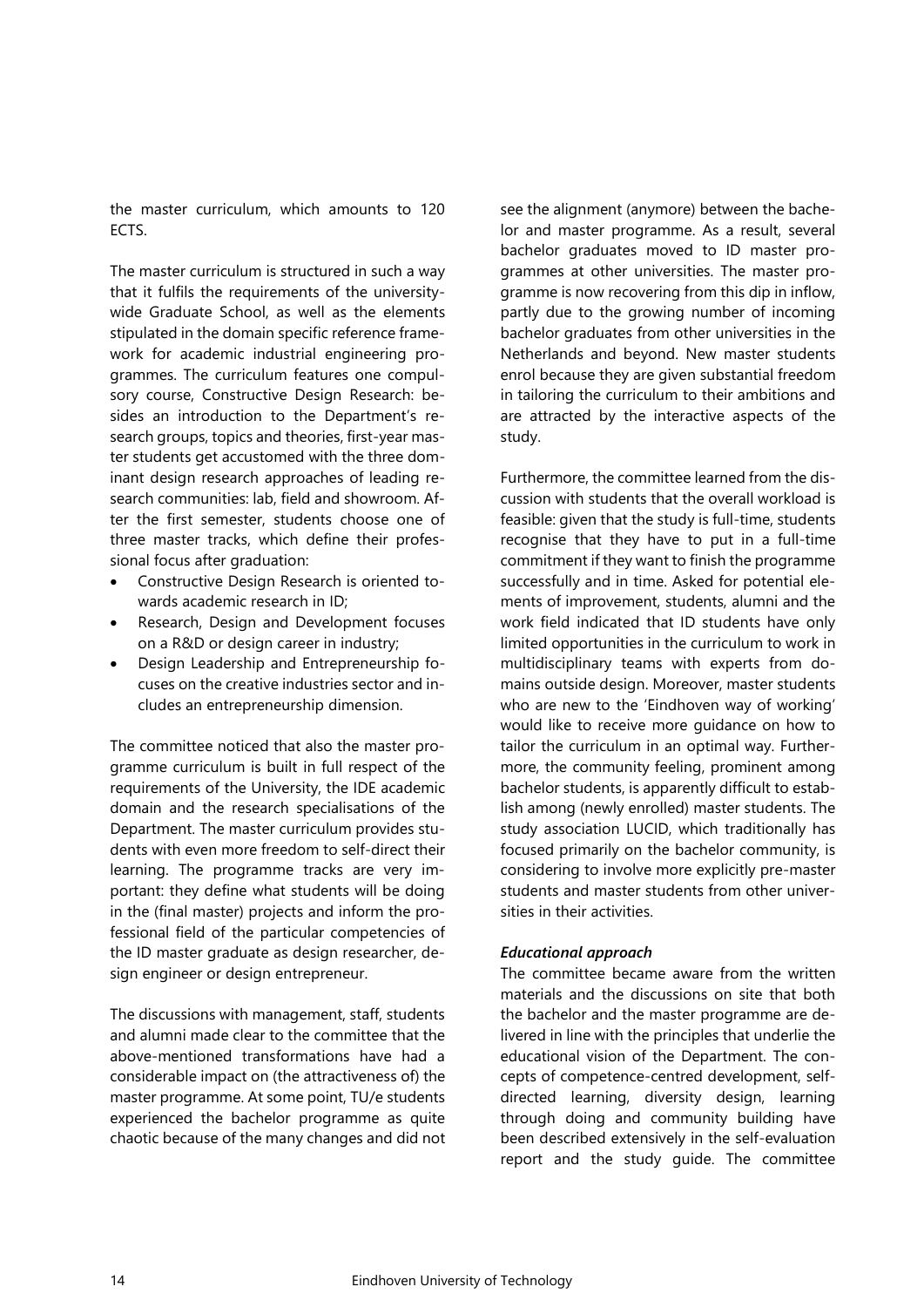learned moreover that these principles are not only concepts to guide the educational programme design, but are also operationalised in the day-to-day delivery of the two curricula.

The committee noticed that the curricula are not only coherent in contents, but also in structuring the learning activities. Learning starts and ends with the professional identity of a student – the personal traits, characteristics and ambitions. The self-evaluation report describes in a convincing way that at ID learning is considered a layered process. Learning outcomes are related to and integrated in levels of professional identity and vision. This in turn ensures that the learning results are sustainable and that choices for courses and projects are coherent with the personal ambitions of individual students.

A particular feature of the learning environment at TU/e is the ''Squad". The ID Department features ten squads directly linked to current research strongpoints that each offer design projects for different application domains and within specific contexts. Each squad brings together academic staff members, experts from practice, PhD candidates, master and bachelor students. From their second year bachelor students decide on their intended expertise development and choose a staff member who will guide them in this process. The squads channel the learning processes of bachelor students through both horizontal and vertical peer learning. Master students may choose a continued association with a squad; their projects will then have a strong connection to the research interests of their mentor, the external client for which they work or their (intended) start-up. This may, however, make it a challenge for those master students who like to specialize outside of the 10 squad themes.

#### *Intake*

The intake of bachelor students increased from 162 in 2012 to 232 in 2017. In order to safeguard the quality of education and contain the workload of the teaching staff, it was decided in 2017 to introduce a selection procedure and a *numerus* 

*fixus* as of 2018-2019. The selection procedure is based on a distinct set of criteria, including the average grade in high school and the participation in selection activities.

Students with an ID bachelor degree from Eindhoven, Delft or Twente or a BSc Creative Technology from Twente have direct access to the ID master programme. All other students must request admission from the Departmental Admission Board. Students with a relevant bachelor degree from a University of Applied Sciences can enrol in the pre-master programme which consists of a design (research) project and four elective courses.

Apart from a temporary drop in enrolment around the time of the curriculum transformation, the intake of master students has almost doubled from 37 in 2012 to 72 in 2017. The committee was struck by the fact that the number of TU/e bachelor graduates exceeds by far the total intake of master students. According to the ID management, some bachelor graduates decide, based on a personal vision and professional identity which they acquired at TU/e, that their future is with another specialism offered by a different programme or University. Others decide to enter the labour market or establish their own company right away. The committee acknowledges this response on the one hand as a positive indication that the bachelor programme succeeds in its ambition; on the other hand the findings also indicate that the ID management needs to monitor its current programme offer and ensure that the master programme has enough added value for TU/e bachelor graduates.

#### *Staff*

According to the self-evaluation report, the ID Department at TU/e features 231 staff (headcount), which amounts to 169 full-time equivalents. The total staff figure includes 47 professors, 92 PhD students and 60 support staff. The committee appreciated that the ID teaching staff are facilitators of student learning and as such act in different roles: project coaches guide students in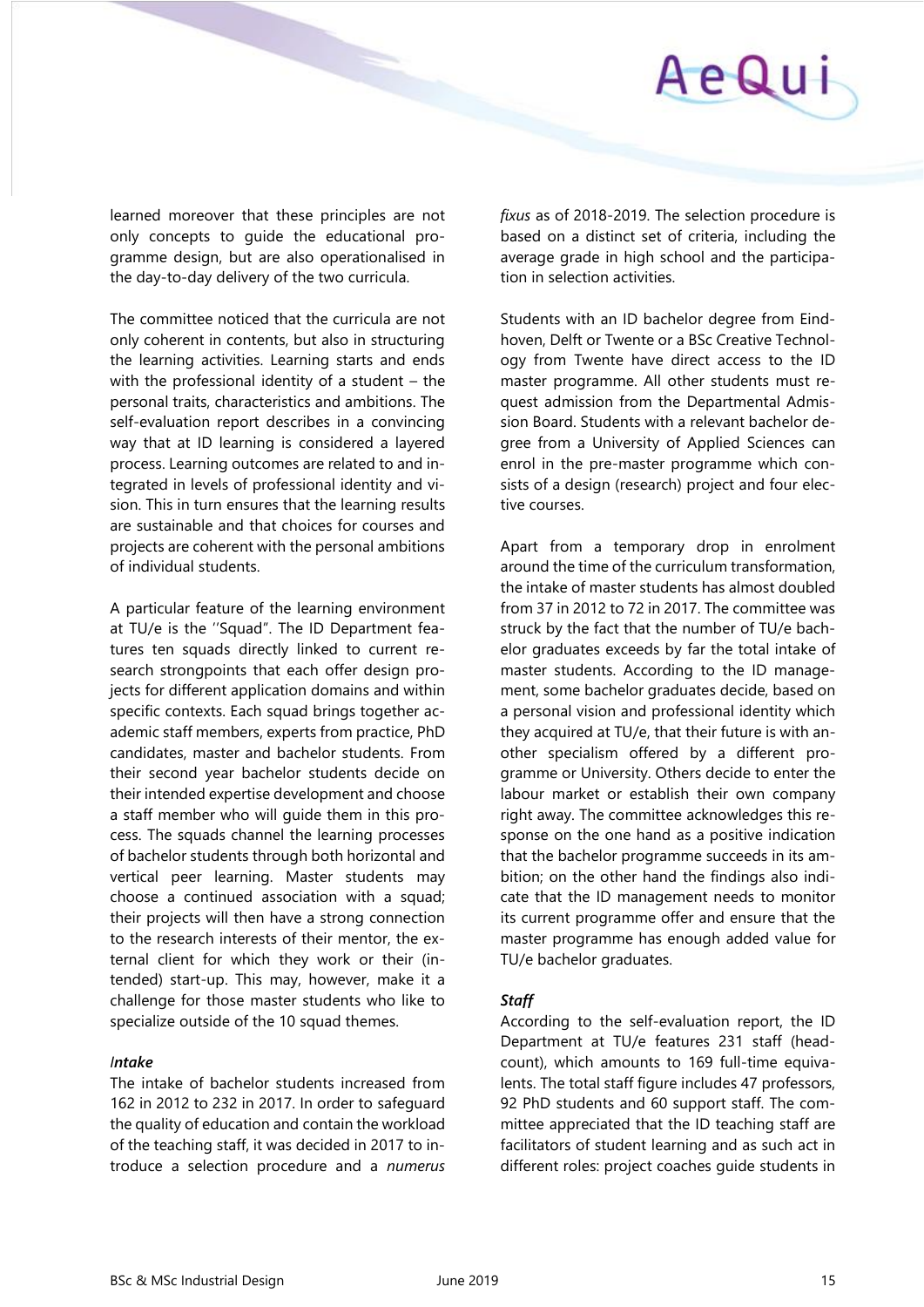project-work; (bachelor) teacher coaches and (master) mentor coaches support and challenge the student's self-directed development in professional identity and vision; lecturers offer expertise in the core design courses and electives. Most teaching staff is also researcher in one of the two capacity clusters and a squad member in one of ten squads.

Full time staff spend 50% on research, 40% on education and 10% on management. Since the transformation, the Department has moved to dedicated weekdays for education: one day per week on project/mentor/teaching coaching and one day per week on lecturing. Moreover, the Department strives for quality in education: it abides by the TU/e policy regarding the teaching qualification for university teachers; holding such qualification is part of the promotion and tenure criteria.

The committee learned during the discussions on site that staffing has changed drastically since the previous accreditation visit. Previously a considerable part of the teaching was organised through part-time external professional designers. Due to budgetary cuts imposed by the University, their involvement has been replaced by (a more limited number of) permanent academic staff. Students are overall satisfied with the domain specific knowledge and didactic skills of the teaching staff. Nonetheless, they also reported that not every area of expertise is covered to a similarly high extent. The Department acknowledges that the (centrally required) focus on research diminishes the quality of education on topics that are relevant but not in the primary research interest of the Department, such as business, entrepreneurship or sustainability. The committee was informed by the Department that part of the missing expertise is available through collaborative projects with industry and by more personalised attention to student development in the squads. Students, however, indicated that projects and individualised attention are helpful but not always sufficient in terms of know-how transfer.

#### *Facilities*

Since January 2019, the ID Department is situated in the newly renovated Atlas building on the TU/e campus. The committee visited the new facilities and noticed that these are set up very well in line with the ID educational model: open spaces offer plenty of opportunities to communicate and network. To enhance the sense of community, the squads are located in studio spaces in close proximity to the Generic Make, Specific Make and Research Labs. Moreover, master students in their final project stage have work places nearby the academic staff, which facilitates supervision, interaction and feedback.

In 2016 several systems were introduced to facilitate student planning and course choices in bachelor and master programmes: Canvas is the TU/e learning management system, Osiris is the student information system, and PlanApp is a newly developed tool to help students submit the profile choices proposals to the Examination Committee.

The discussions on site revealed that the study association LUCID plays an important role in ID education as it offers a complementary range of courses and workshops involving alumni and the professional field. Moreover, student mentors help first-year bachelor students, as well as premasters, in developing a professional identity and vision. Students are positive about the new facilities, the student-centred approach of the education programmes and the study association.

#### **Considerations**

Based on the written materials and the discussions on site, the committee considers that the teaching-learning environment is well developed at the ID Department in Eindhoven. This appreciation applies to the bachelor and the master programme, the quality of the staff and the relevance of the programme-specific facilities.

The committee acknowledges that the educational programmes under review are the result of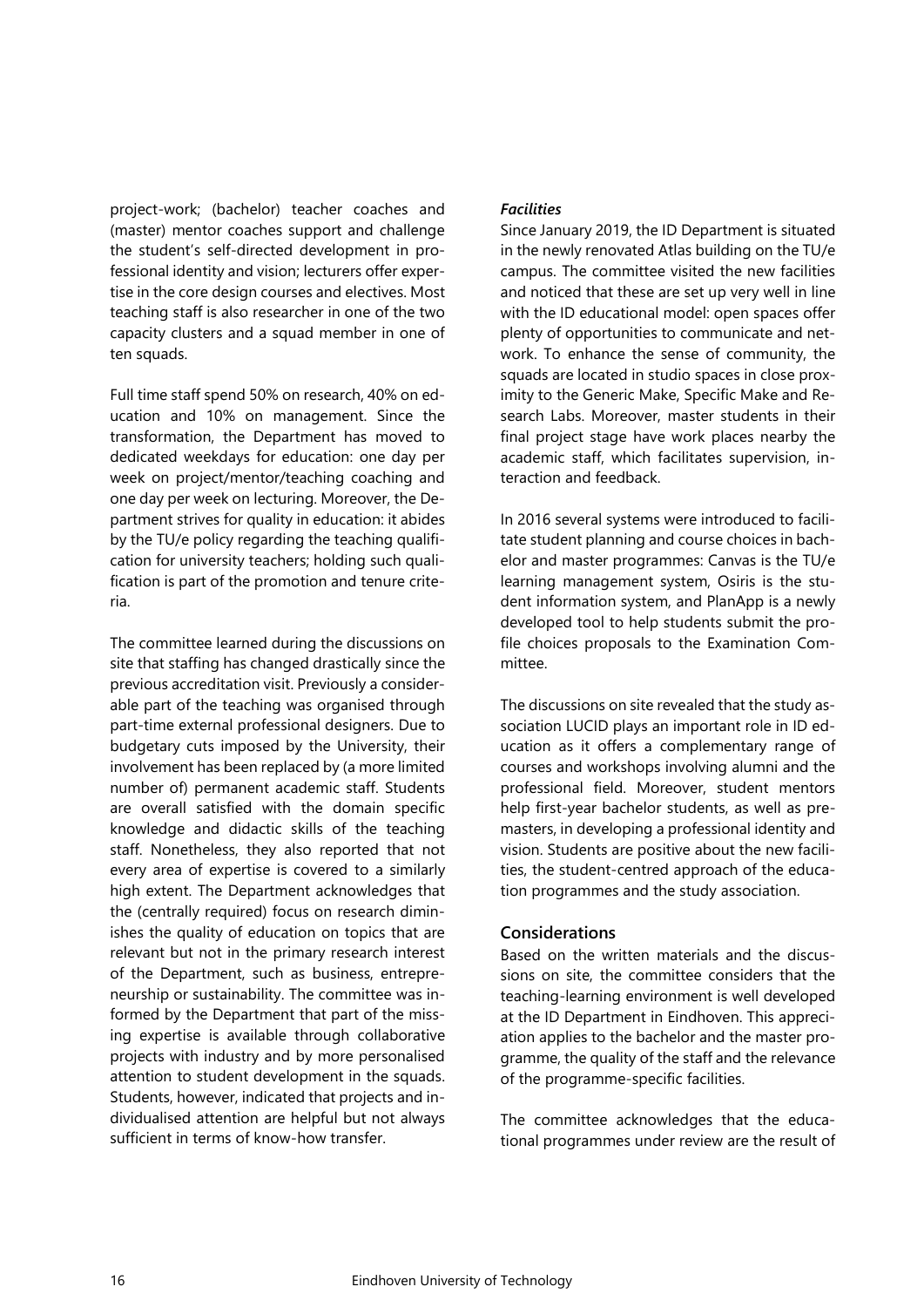

a transformation that was imposed by circumstances beyond the Department's control. Although it recognises that the educational reorganisation has not yet fully matured, the committee notices that the two programmes have reached a level of implementation that is highly satisfactory.

The committee considers that both programmes are well structured and feature a coherent combination of courses and projects. The curricula reflect the educational principles of the Department by offering ample opportunities for students to make choices and become the kind of designer they envisage. The committee thinks highly of the way in which the Department's shift towards research-driven education is reflected in the structure of the curriculum by master tracks and by projects performed in squads. Nonetheless, the programme management may want to monitor that the curricula also remain an operational translation of the programmes' intended learning outcomes. Furthermore, the committee considers that both bachelor and master students have raised a number of curriculum-related issues that are worth addressing and therefore invites programme management to look critically into basic skills courses for the bachelor programme, community enhancing activities in the master programme and opportunities for multidisciplinary project work in both programmes.

According to the committee, the ID Department has sufficient and properly qualified staff at disposition, who have an adequate command of the English language according to students. The combination of teaching staff, educational support staff, PhD students and student mentors allows for a smooth organisation of both programmes. The committee is convinced that students can be properly informed and counselled

during the dedicated working days for education by teaching staff operating in different roles. If anything, there could be more business and entrepreneurial expertise on the side of lecturers in order to prepare students (even) better for the labour market.

The committee is impressed by the facilities in the Atlas building as they reflect the educational model of the Department. It highly appreciates the role of the study association LUCID in the programmes, in particular in advancing the educational activities. Moreover, the study visit demonstrated that the programmes and ID Department can rely on a strong commitment from students, staff and alumni.

Throughout the visit, the committee obtained the clear impression from interviews with different stakeholders that the information provision is not entirely up to par. While the quality of the communication may have been hampered by the consequences of the educational reorganisation, the committee also noticed that a lot of communication is implicit, which in turn makes it difficult for students and staff to fully come to grips with the (new) curricula. The committee therefore invites the Department and the programme stakeholders to pay attention to enhancing the quality of its communication.

Based on the interviews and examination of the underlying documentation**, the assessment committee concludes that the bachelor and the master programmes Industrial Design meet standard 2, teaching-learning environment.**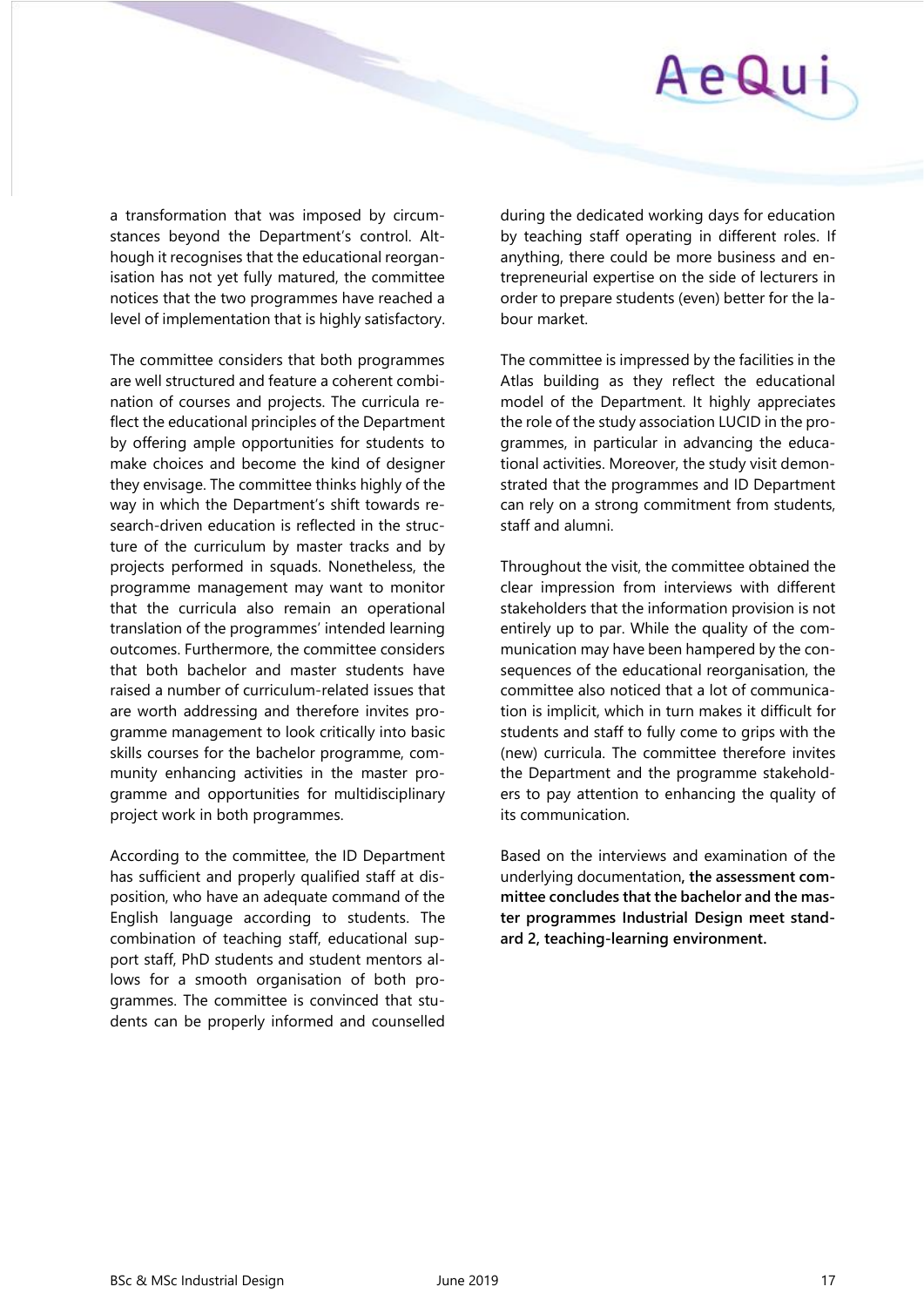### <span id="page-17-0"></span>**3. Student assessment**

Student assessment in the ID programmes is well organised: over the years the assessment system has been aligned with university-wide requirements while preserving the values, beliefs and ideas that underly the Department's commitment to competence-centred learning. Individual course and project assessments are valid, reliable and transparent; formative assessment is an integral part of evaluation. The Examination Committee is on top of its tasks; its individual members, as well as ID staff in charge of assessment and quality assurance are competent and committed. The assessment of the final bachelor/master projects is robust: the rubrics establish to what extent end-level qualifications are achieved and the evaluation form allows for insightful assessments. Nonetheless, the evaluation and its corresponding form could reflect more explicitly the involvement, appreciation and independence of each examiner in the assessment process. According to the assessment committee, the bachelor and the master programmes Industrial Design meet this standard.

#### **Findings**

#### *Assessment system*

The Department's assessment policy has been adjusted considerably in recent years. Two elements have triggered the adjustments: the analysis by the previous accreditation committee and the educational changes at university level. While acknowledging the good match of the assessment system in place at that time with the educational concept, the previous committee saw room for improvement in a better documentation and greater transparency of the holistic assessment process. Moreover, the changes in the educational structure decided upon at university level required a substantial revision of the ID curricula and their corresponding assessment system.

The current assessment committee observed from the written materials and the discussions on site that the Department has gone at lengths to address the above-mentioned recommendations and developments, while at the same time preserving the values, beliefs and ideas that underly its commitment to competence-centred learning. The committee noticed that the constituting elements of the current assessment system and process are described in good detail in the ID Assessment Policy document. Moreover, the discussions on site demonstrated that both staff and students are very much aware of the assessment system

and its concrete operationalisation in courses and (final) projects.

One important novelty is the adoption of rubrics as an assessment tool for all educational activities: using rubrics allows an increase in the transparency of the assessment criteria while leaving enough flexibility to do justice to the diversity of the students' profiles, projects and approaches. The rubrics have been created in a deliberate process of backwards engineering: the end terms of the final bachelor and master projects were used as reference for compiling expertise area rubrics and for formulating course specific rubrics, assessment criteria and standards for competency assessment. The panel noticed when reviewing the Assessment Rubrics Booklet, which was annexed to the self-evaluation report, that the ID Department has put major efforts in setting rubrics and in aligning the evaluation criteria per project and across the two curricula. Throughout the projects, ranging from bachelor year 1 until the final master project, assessment rubrics address the students' (i) overall competence of designing; (ii) scientific and professional skills; (iii) professional identity and vision; and (iv) development in ID expertise areas.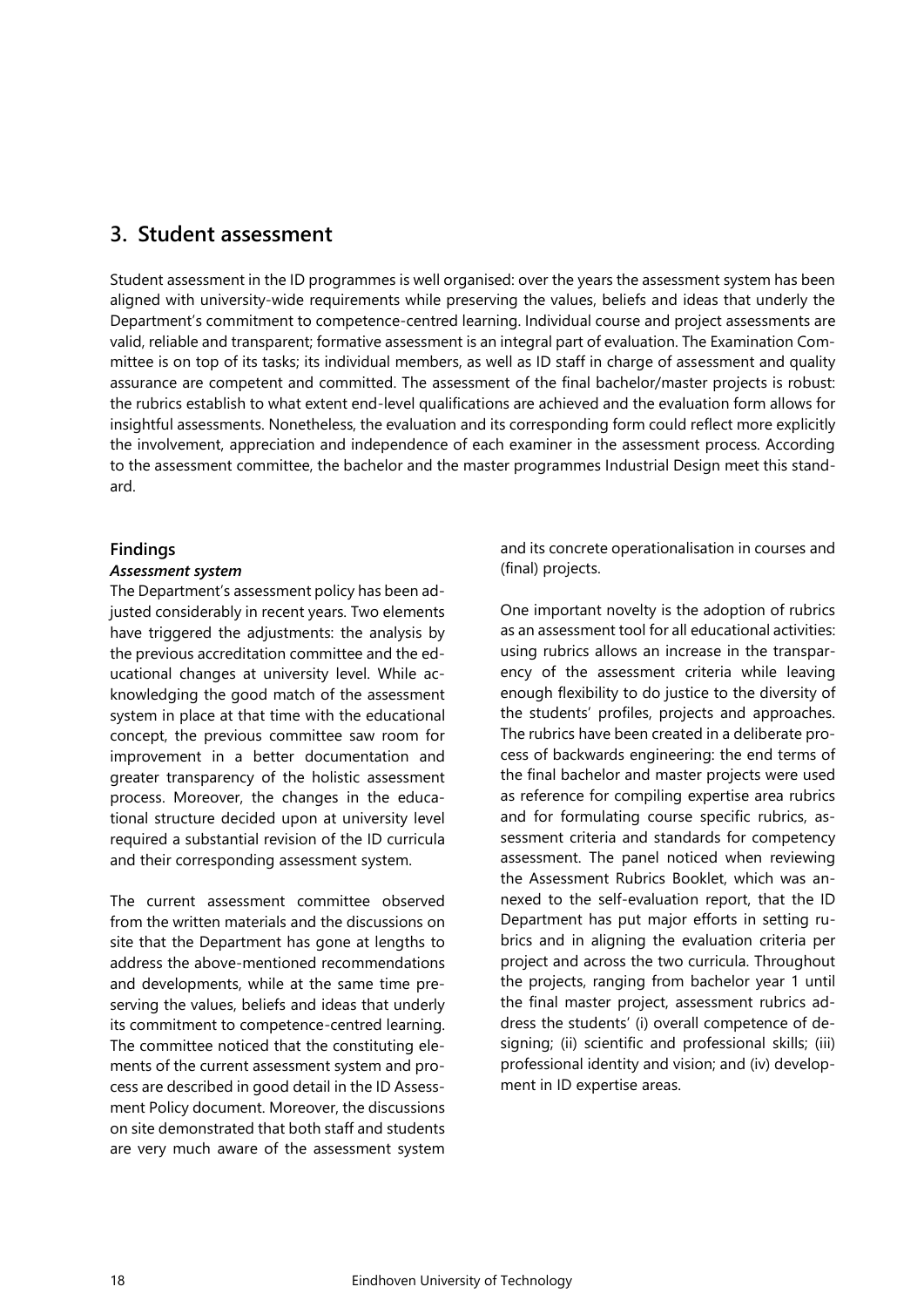

The ID programmes consist of courses and projects featuring both formative and summative assessments. Courses are assessed using a grading scale of 1-10 whereby examinations often include a combination of written tests, oral presentations, written deliverables, exhibitions and physical prototypes. Student competences are assessed in projects and usually result in a verdict (hold – conditional hold – promotion – promotion with excellence) based on oral, written, digital and/or physical deliverables. Formative assessment plays an important role in project work as students receive feedback from both coaches and peers at mid-term stage and again towards the end of the project period.

Both bachelor and master students indicated during the visit that they are informed in a transparent and timely way about the learning goals, assessment types and rubrics. In line with overall TU/e policy, the digital study guide specifies for each course what, how, when and by whom will be assessed. Students are generally satisfied with the way assessment is organised: both bachelor and master students emphasised that they feel neatly judged by their assessors and that the majority of staff is doing a good job in providing feedback that is useful for students to enhance their competences and performance. Although students acknowledge that staff is very busy, staff is approachable and does make time for students, be it in class, upon appointment or at the coffee machine in the open spaces across the Department.

Asked if there were points for improvement with regard to assessment, students indicated that not all lecturers, especially those from outside the Department, stick to the rubrics when grading at the end of the course. Moreover, coaches involved in the same squad sometimes have different opinions on how students should develop. Students expressed that while such divergence in opinion may enrich the formative feedback, they find it less effective when scored on a deliverable. Several students mentioned that they do not like the

grading by verdict as it is operationalised now: receiving a pass (promotion) can mean anything between 6 and 8.5 while it is very difficult to receive an excellent mark (corresponding to 9). Although students confirmed that the targets are clear (and very hard to reach in case of excellence), according to them adding a mark 'good' – in line with the rubric category 'good' - would better reflect the quality of their work and/or do justice to the effort they have put into the project.

#### *Thesis evaluation*

ID students demonstrate the achieved end level through their final bachelor and master projects. The assessment committee noticed that since the previous accreditation visit, the procedures for assessing the final bachelor and master projects have become more robust. In addition to receiving formative feedback throughout the final project period, students are assessed on their thesis and portfolio by a team of assessors using a comprehensive range of rubrics that address the four above-mentioned clusters: design competence, skills, professional identity and expertise.

Once the student has finished the final report, an assessment meeting is held which includes both a student presentation on the final project and the portfolio, and an oral examination / Q&A session between assessors and student. The assessors document their appreciation in an evaluation form that consists of set rubrics with fixed criteria. While the rubrics are set, the evaluation form does feature a feedback component where additional and individual appreciation and clarification can be provided in free text. The panel understood from the discussions that the final score is not generated by a (fixed) weighted sum of scores on different rubric items, but results from the discussion among assessors in the assessment meeting. Moreover, the score for the final bachelor project is validated in a plenary assessor meeting where the verdicts for different projects by different assessor teams are calibrated. Until last year, both bachelor and master projects were assessed by panels of two examiners appointed by the Examination Committee. In line with the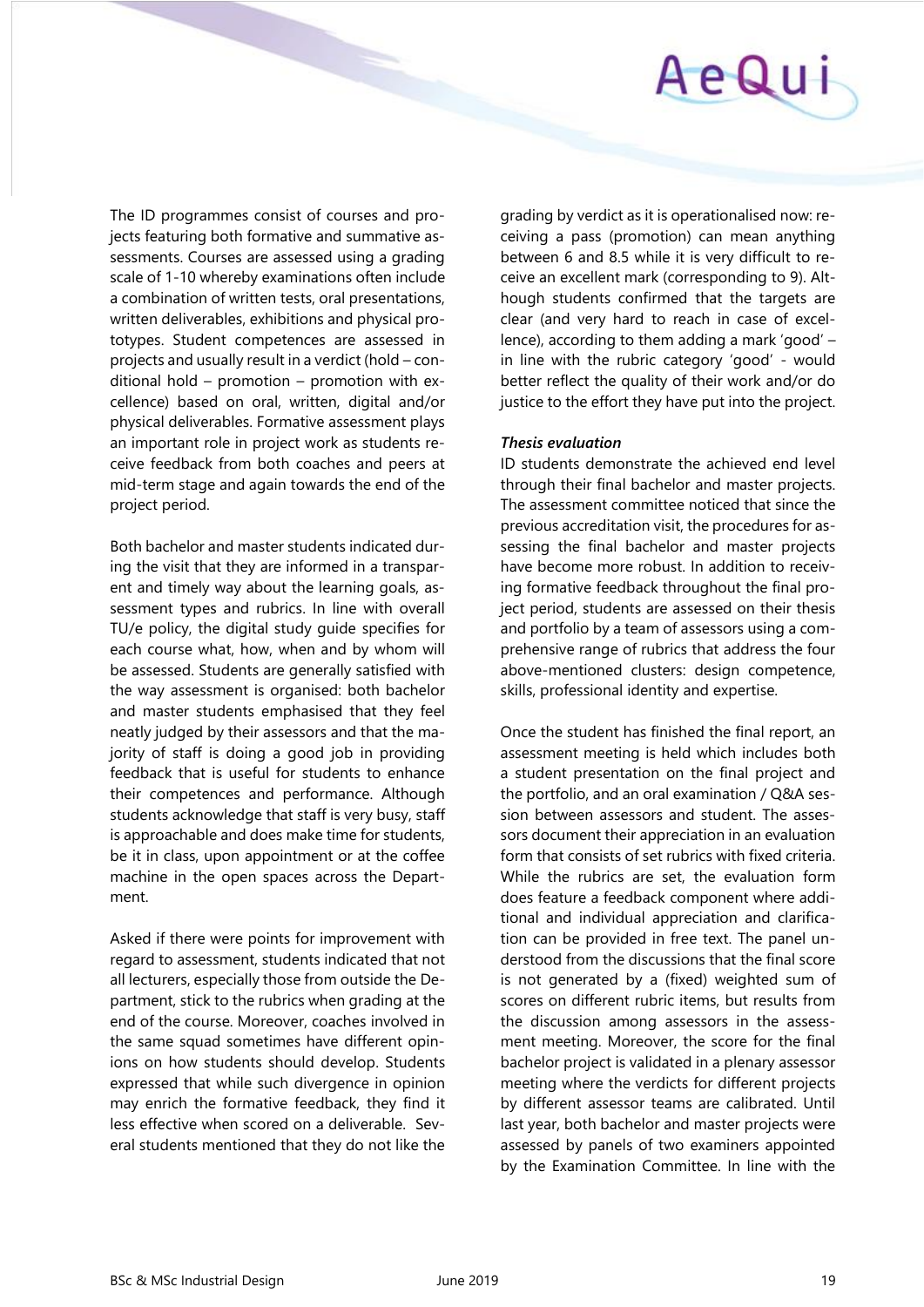agreed procedure at university level, as of 2018- 2019 the final master project will be assessed by a team of three examiners whereby both project and portfolio are assessed by at least two assessors. In this case, the mentor will look at both products and will invite the second assessor to complete the rubrics on the project and the third/external assessor to evaluate the portfolio.

As part of its thesis review, the assessment committee studied a sample of theses and corresponding evaluation forms, completed in 2016- 2017 and 2017-2018. The evaluation forms reflect the above-mentioned assessment policy of ID following the major educational and assessment overhaul in 2015-2016. The panel did not yet see master project evaluations performed by three assessors.

The committee members noticed that for both bachelor and the master projects, the majority of evaluations was insightful. Using a comprehensive system of rubrics to assess a final project allows for a detailed (albeit standardized) set of appreciations on the various components of the thesis and on the achieved competences. In several cases assessors made use of the free space in the evaluation form to provide additional and individualized comments containing useful formative feedback for the student. According to the assessment committee, such combination of rubrics and feedback made the evaluation particularly insightful. Nonetheless, in a few cases such feedback was not informative or not added at all. Furthermore, in a few cases the evaluation form was missing and could not be provided upon request.

Confronted with these findings, staff and examination committee members acknowledged the absence of a small minority of evaluation forms and indicated that in the future this will no longer be possible. In fact the Department in the meantime has installed a learning management system (Canvas) in which evaluation forms will have to be stored. Moreover, the programme representatives agreed to the panel's opinion regarding the

added value of free-text feedback and indicated they would urge all final project assessors to provide such feedback in the assessment rubric.

The committee members also noticed in their final project reviews that there was only one evaluation form per student, while each student had reportedly been assessed by two examiners. This means that it was not possible to observe from the evaluation form whether each assessor had fulfilled his/her task. The panel understood from the discussion on site that the final project assessment is organized in such a way that both assessors are actively involved in reviewing the project and the portfolio and in establishing the final score. Nonetheless, the extent to which this assessment has been done independently by the two assessors and the final score is indeed the result of discussion among examiners, rather than the mentor taking the lead and the second assessor confirming the mentor's opinion. The committee has the opinion that the independent judgement of the assessors should be reflected more explicitly in the evaluation form.

Based on the thesis evaluation review and the discussion on site, the assessment committee also wondered to what extent the role of the mentor as final project supervisor and first assessor / assessment meeting chair is appropriate. While the committee acknowledges the efforts of the programme to have assessor teams for all final projects and to add a third examiner for the final master project, the central position of the thesis supervisor in the final project process is quite strong. Confronted with this finding, the examination committee and the programme management indicated that in the new procedure for the final master project, the second and third examiners should take the lead in completing the evaluation form, whereas the mentor/thesis supervisor chairs the assessment meeting. The programme representatives also mentioned they would agree to making the independent assessment position of the two/three assessors more explicit in the evaluation form.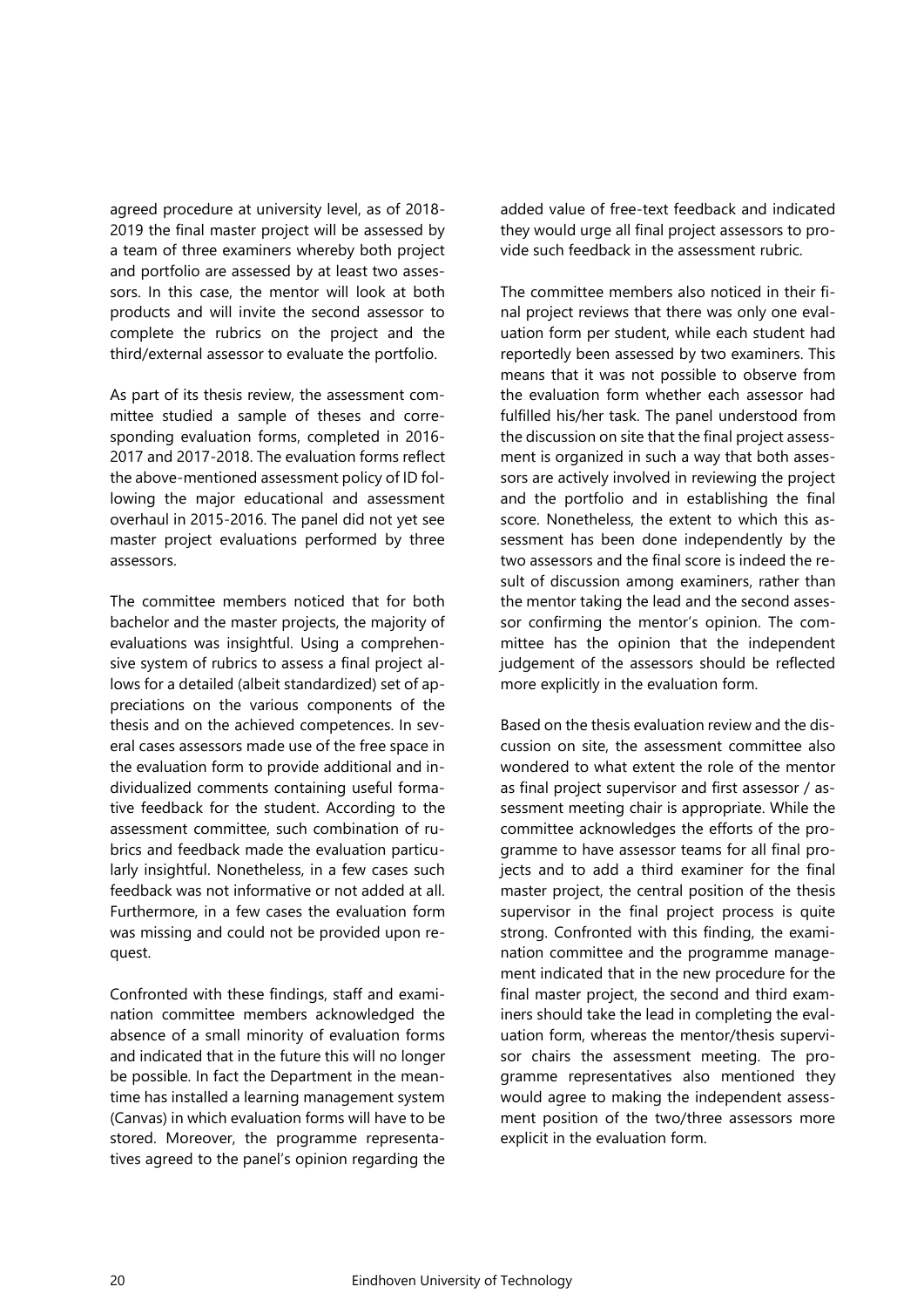#### *Examination Committee*

The Examination Committee of the ID Department is responsible for assuring the quality of examinations and assessments. It monitors course results in accordance with TU/e regulations and can prompt actions to develop or update procedures. The committee appoints course and project examiners, including the teams of two or three assessors for the final bachelor and master projects.

The panel gathered from the session with representatives of the Examination Committee that the individual members are rooted in the ID Department and have extensive - and certified (UTQ) experience as lecturer and examiner. Moreover, they received training organised through the University on the legal framework for examination committees. Both chair and secretary of the examination committee participate regularly in university-wide meetings of chairs and secretaries, respectively.

Examination Committee members indicated that they have been involved in adjusting the assessment system and in ensuring that the result would meet adequate quality standards. A lot of effort has gone into setting assessment procedures for final bachelor and master projects, including the recent adjustment to implement final master projects assessed by three examiners. In order to play a more proactive role as quality assurance body, the examination committee recently installed a test committee (toetscommissie) and intends to set up a quality assurance committee (borgingscommissie) to review past assessments of final bachelor and master projects. It is in the brief of the test committee to look into the verdicts of the summative project examination to see whether an additional category 'good' is required.

#### **Considerations**

Based on the written materials and the discussions on site, the committee considers that student assessment at the ID Department of TU/e is well organised. It appreciates the efforts undertaken by the Department since the last accreditation visit and thinks highly of the results that have been attained in the meantime. According to the committee, both bachelor and master programmes managed to improve the quality of their student assessment and align it with universitywide developments and requirements while at the same time preserving the values, beliefs and ideas that constitute the Department's commitment to competence-centred learning.

The committee considers, based on its own sample review and the comments from students, that the individual course and project assessments are valid, reliable and transparent. In this regard, the committee welcomes the particular and systematic attention in both bachelor and master programme courses to formative assessment. Notwithstanding its positive appreciation, the committee invites the Department to address the concerns students expressed both in the Student Chapter and during the visit with regard to project assessment verdicts, assessment calibration and evaluation through rubrics.

According to the assessment committee, the Examination Committee is very much on top of its tasks and its individual members are both competent and committed. This appreciation also extends to the ID staff dealing in particular with assessment and quality assurance.

Furthermore, the committee acknowledges the efforts of the Department to turn the assessment of the final bachelor/master thesis project into a robust process. The rubrics used to assess the final project (thesis, portfolio and viva) ensure that students can demonstrate to what extent they have achieved the end-level qualifications at bachelor and master level, respectively. Having reviewed a representative sample of 35 bachelor and master thesis evaluations, the committee considers that the evaluation form allows for insightful assessments as it combines comprehensive and relevant assessment rubrics with room for personalised feedback.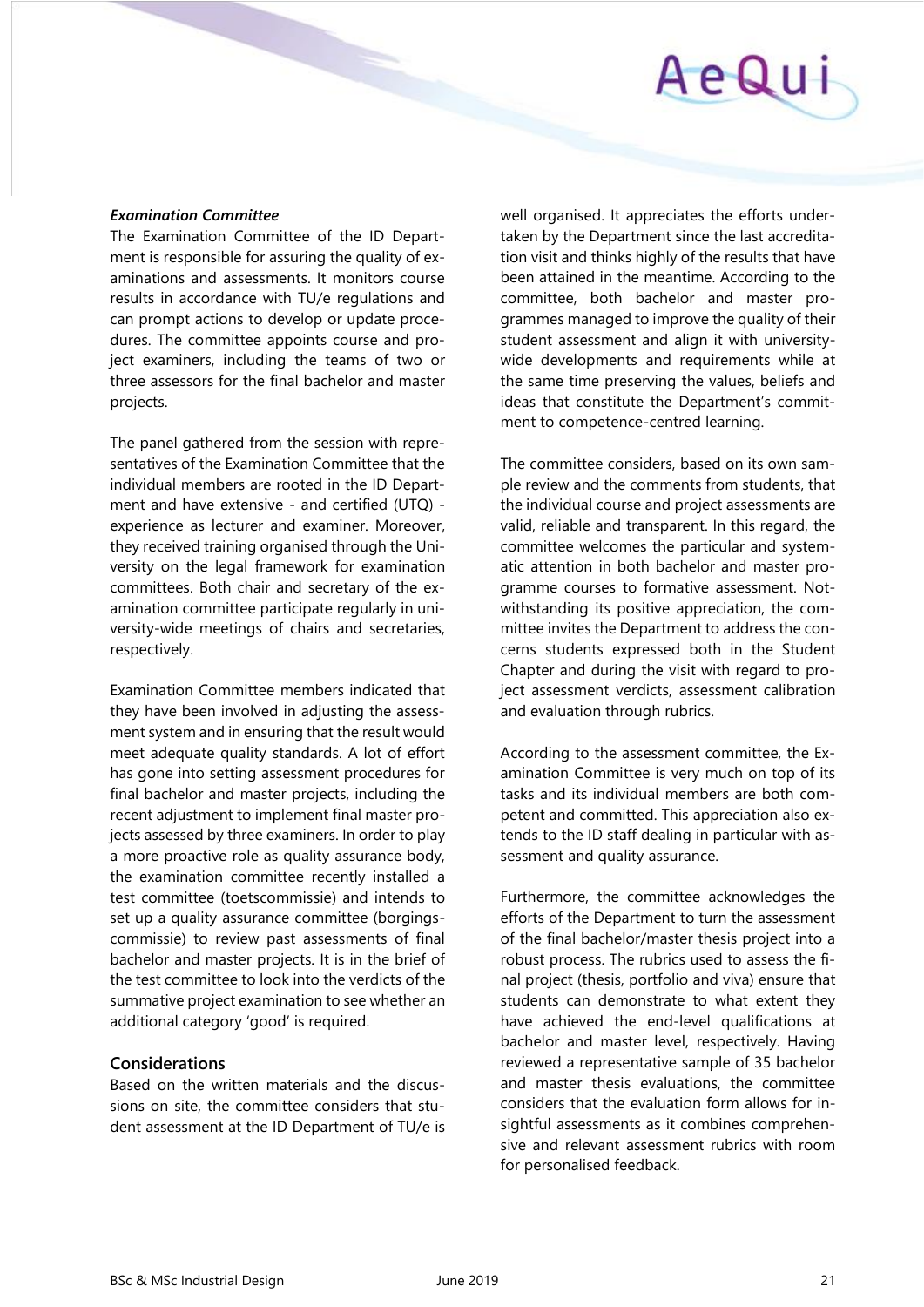While it has a positive impression of student assessment overall, the assessment committee did come across a few elements in the thesis review that could be improved. As the panel noticed that about 80% of the evaluation forms contained insightful comments, it encourages the programmes to ensure that all assessors complete the feedback item to underpin the final score and provide development-oriented feedback to the individual student. The committee moreover invites the Department to reflect on how the involvement, appreciation and independence of the assessors can be more accurately reflected in the final project evaluation form of both bachelor and master programme. According to the committee, the mentor/coach role and the assessor role should be separated from each other as much as possible. Therefore, the Department may also want to reflect on the double role of the mentor/coach as both thesis supervisor and assessor. Finally, the committee urges the Department to archive all evaluation forms, and make these retrievable in the future.

Based on the interviews and examination of the underlying documentation, **the assessment committee concludes that the bachelor and the master programmes Industrial Design meet standard 3, student assessment.**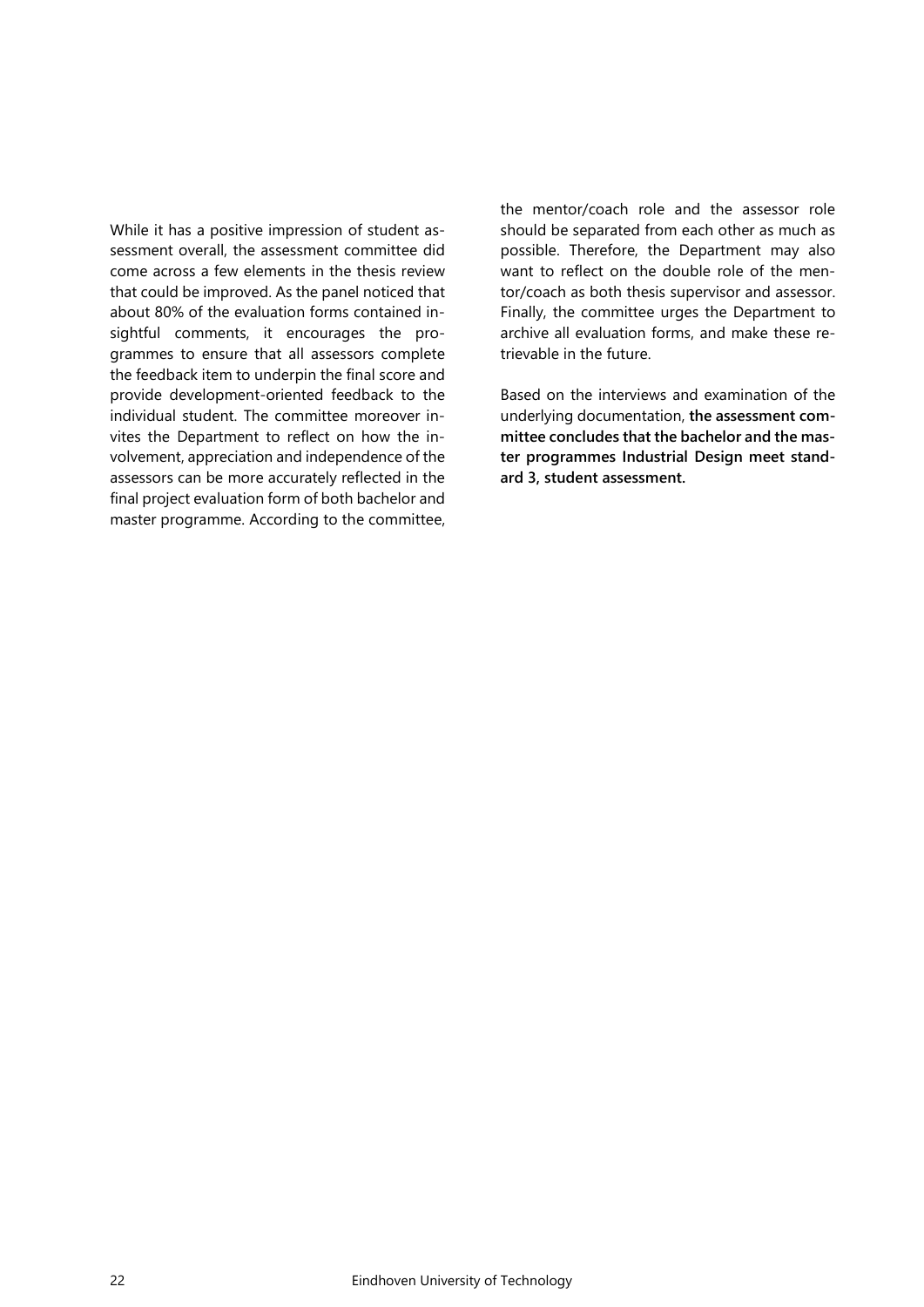# <span id="page-22-0"></span>**4. Achieved learning outcomes**

The intended learning outcomes of the respective ID programmes are achieved at the end of the bachelor and master curriculum. The sample of reviewed final bachelor projects shows that the quality varies but is overall sufficient. The final master projects fully meet the quality expectations. Surveys and testimonials from alumni demonstrate that ID students are well qualified to pursue a follow-up study or enter the labour market. In sum, it is fair to state that the final projects of students and the professional careers of alumni reflect the values, ideas and beliefs of the ID Department. Nonetheless, there is room for improvement: more systematic attention to data collection and analysis and more harmonisation in report formats and sizes would enhance the overall quality of the final projects and - in the case of the bachelor programme – facilitate more consistent grading. In view of their future career, ID students would benefit from multidisciplinary work opportunities with peers and experts from other domains. According to the assessment committee, the bachelor and the master programmes Industrial Design meet this standard.

#### **Findings**

#### *Final projects*

ID students demonstrate that they have achieved the intended learning outcomes through their final bachelor and master projects and portfolios. In order to establish whether students do achieve these end level qualifications, the assessment committee has reviewed a sample of final bachelor and master projects/portfolios. In the run-up to the site visit, the ID Department provided an overview of the final projects that were accepted in the academic years 2016-2017 and 2017-2018. The committee made a selection of the projects to be reviewed ensuring per programme a fair distribution across scores, date of project acceptance and, where applicable, tracks and/or expertise areas.

The committee chair, domain and industry experts were each allocated a number of final theses and portfolios and their respective evaluation forms. For each set of products the committee answered four questions: (i) Is the final project of sufficient quality to pass? (ii) Do you agree to the score given by the assessors? (iii) Based on the evaluation form, is the assessment clear and insightful? (iv) Are there any particularly strong or weak elements in the execution of the final project? Moreover, having reviewed their sample of final projects, the committee members provided an overall appreciation at programme level on the

quality of the final project and portfolio and on the quality/transparency of the assessment. The committee's findings on the assessment of the final projects have been described in the previous section on student assessment.

Committee members noticed that the final projects and portfolios always concern both a prototype and a report on the research process leading up to this prototype. According to the committee, the fact that all students have to produce a prototype reflects the objectives of the ID Department and its programmes. In this regard, the committee appreciated very much the organisation of a 'mini demo day' during the meet & greet session where members could speak to graduates presenting their final project deliverable.

A second common finding across programmes is the diversity of the projects and portfolios in terms of both structure and size. Without expressing a judgement on the quality of the projects, the committee noticed that some projects and portfolios were quite limited in size compared to others and in view of the study points allocated to the final project. In other cases projects and portfolios were very extensive but often wide-ranging and descriptive. Programme staff indicated to the committee that on the one hand there are templates and briefs with regard to the size and structure of the final projects and portfolios; on the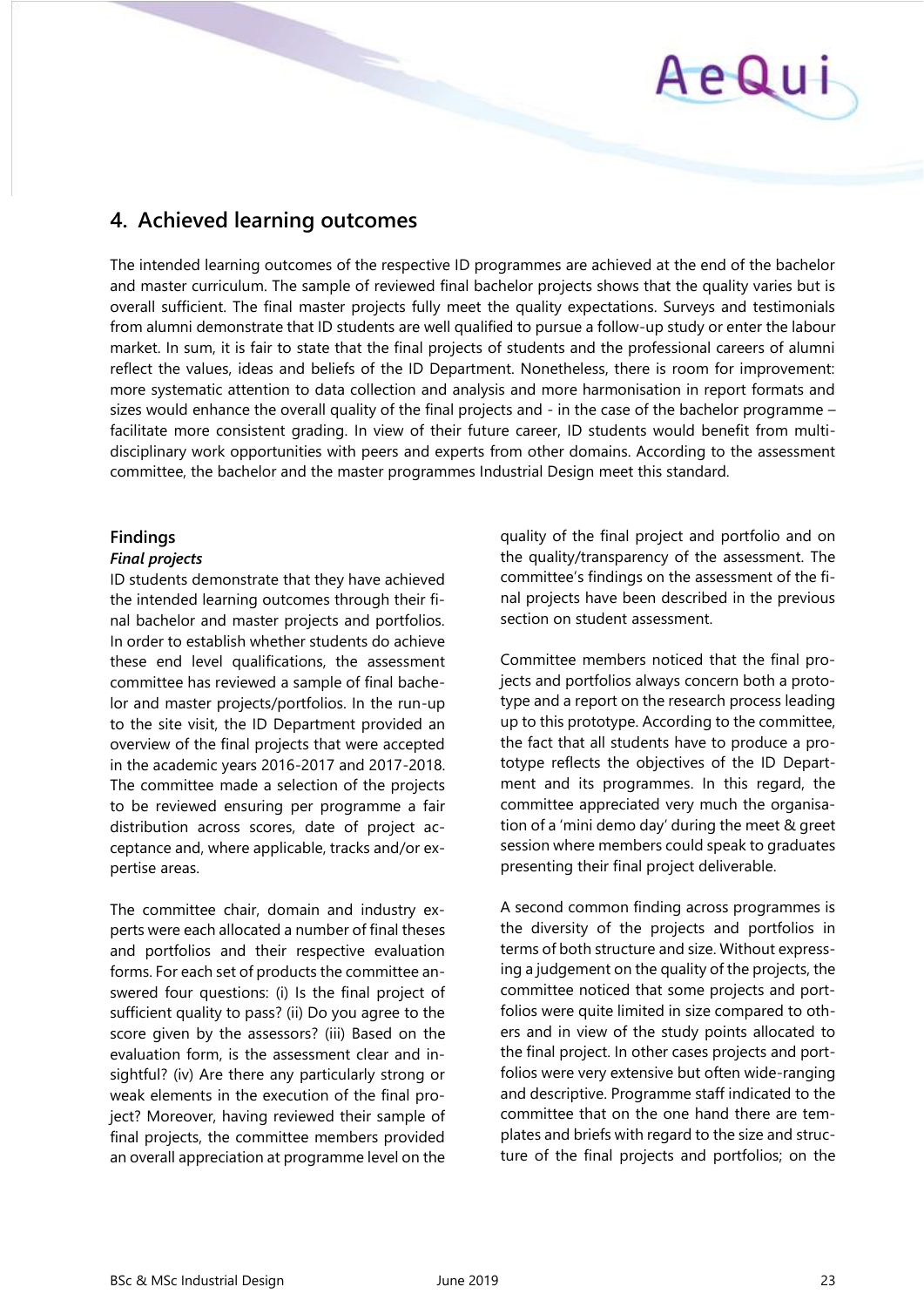other hand, thesis supervisors have some discretion in allowing students to deviate from the set structure and size.

The assessment committee eventually reviewed **20 final bachelor projects.** Based on its findings on 15 projects, the committee decided to enlarge the sample before coming to overall conclusions on the thesis quality. While a wide majority of projects undoubtedly met the quality levels that can be expected of a final project at bachelor level, several committee members reported that the scores given by the assessors on a range of projects and portfolios was (much) higher than what they considered appropriate. In two cases, the committee had doubts as to whether the final project should have passed right away. This finding was triggered by the fact that in two other cases, the examiners had only accepted final projects in a re-sit after the student had completed an additional assignment. The committee agreed with the assessors that these final projects had only reached the quality threshold at re-sit stage.

Considering individual strengths and weaknesses of final bachelor projects, committee members noticed that all students not only get the opportunity to choose but also have the ability to conduct a basic research project that is related to and/or relevant for design. The committee also found that the topics and research questions were interesting and allowed for diversity in the methodological approach, emphasising on either design or research. Furthermore, the committee thought that in many cases the level of prototyping effort was impressive. On the downside, committee members sometimes missed a critical attitude in the report towards the students' role in the company and performance during the internship. Moreover, in a few cases final projects did not include much information about the qualitative data collection, the analysis of these data and the research results.

The assessment committee reviewed **15 final master projects.** Committee members reported that in all cases the final projects reflected a quality level that is commensurate with what can be expected of a final project at master level. The committee agreed to almost all scores, reporting only in two cases that they thought the examiners' verdict was somewhat higher than their own score. The committee reviewed one thesis which only passed after a re-sit and found that in this case, the scoring and motivation in both exam and re-sit were meticulous.

Considering individual strengths and weaknesses of final master projects, committee members noticed the diversity in often interesting topics and research approaches. In most cases students demonstrated a good understanding of the research problem, the literature and the relevant methodologies. Often the quality of the writing was high. On the downside, the committee noticed some discrepancy between projects with a clear design focus and projects with an explicit research focus. While both project types are fine, students could be guided more in terms of structuring the project outcomes and drafting the report. In a few cases, the (reporting on the) data collection and analysis was not particularly extensive. Furthermore, some projects with a design focus could have paid more explicit attention to the knowledge component.

#### *Employability of graduates*

In addition to verifying the quality of the final deliverables, the labour market performance of graduates is another way to establish whether students achieve the intended learning outcomes upon completion of the programme. The committee gathered from the materials and the discussions on site that overall students do not only have a positive opinion on their ability to pursue a follow-up study or a professional career, but are also effective in their education or employment career. According to the Alumni Monitor 2017, the majority of ID master graduates finds suitable employment within three months. Recent LinkedIn data show that the majority of bachelor graduates continue to study either in Eindhoven or at other universities, while almost one in four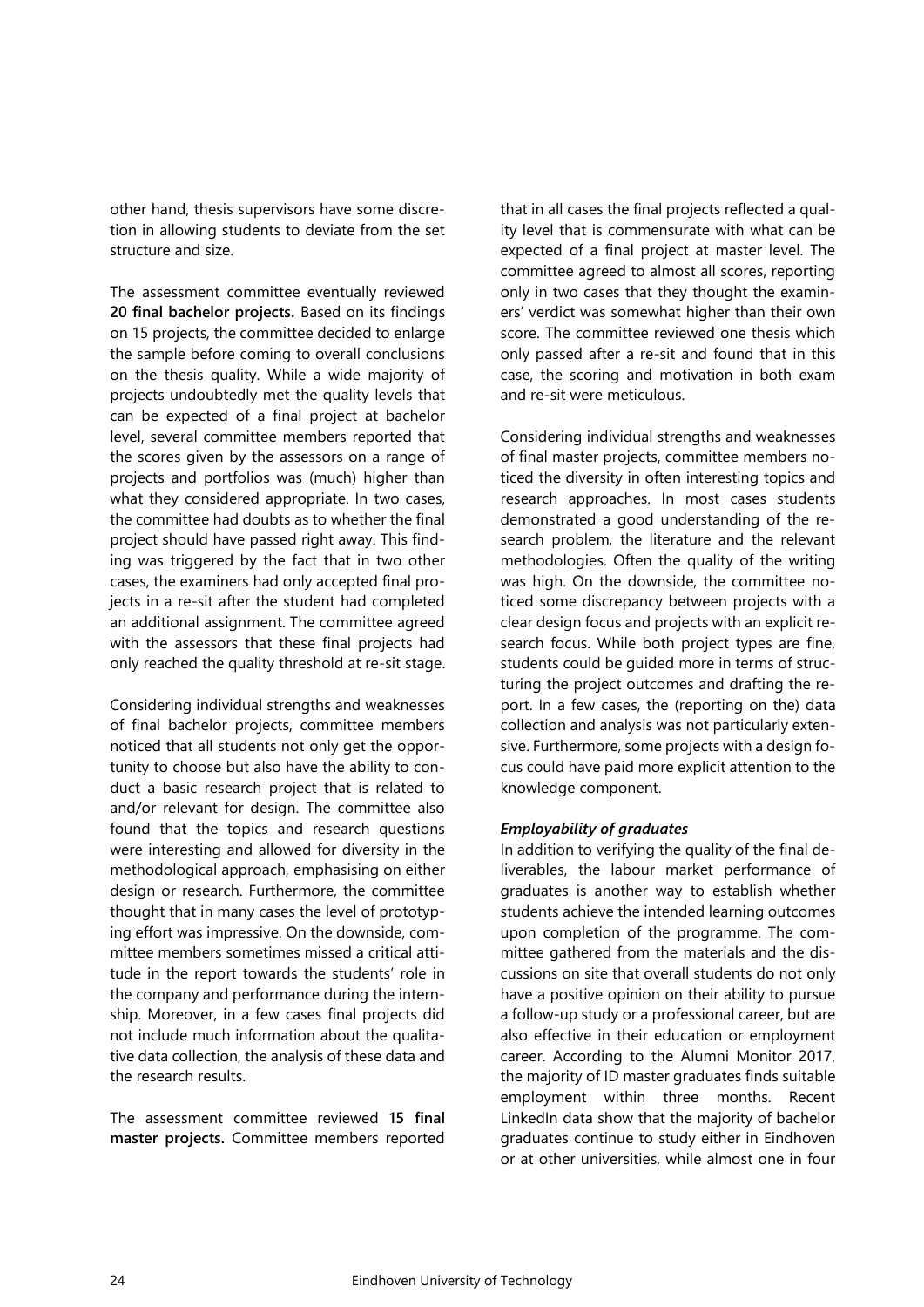graduates enters the labour market to either work at a company or start a business. Another survey showed that recent MSc graduates are now employees (65%), on a PhD trajectory (5%), or entrepreneurs (13%).

Students and alumni appreciate in particular the Department's emphasis on self-directedness, professional identity and the project work in squads. One alumnus mentioned during the visit that he realises now, after his studies and well into his first job, that ID graduates from TU/e "can do way more than we think". This consideration was confirmed by all other alumni interviewees. Moreover, alumni indicated that because ID students at TU/e have quite some freedom and are used to express their own vision during the curriculum, graduates afterwards look for their own space and freedom in a corporate environment. These features in combination with the business and entrepreneurship track make that several students move into self-employment and entrepreneurship quite soon after their graduation.

Both bachelor and master students indicated in the student chapter and during the visit that the transition from education to employment could be facilitated by two elements: more business expertise on the side of (some) lecturers and better communication on what Industrial Design stands for in the labour market. With regard to the latter point, several students indicated that companies are looking for people with the ID competencies as offered at TU/e, but are not recruiting under the nametag of Industrial Design. Alumni agreed on the one hand to the nametag issue; on the other hand, they also noticed that companies, and in particular small- and medium-sized enterprises, tend to recruit industrial designers from TU/e because they are multi-deployable. Finally, the committee observed from the individual testimonies of students, alumni and employers that ID students learn to work in groups but have no experience in working with peers from other domains.

#### **Considerations**

Based on its final project review and the discussions on site, the committee considers that students who graduate from the ID bachelor and master programmes are adequately prepared for a follow-up study or a position on the labour market. It is fair to state that the intended learning outcomes of the respective programmes are eventually achieved at the end of the bachelor and master curriculum.

Taking the final project as a key performance indicator for this standard, the panel considers that in so far as the **bachelor programme** is concerned the thesis quality is overall sufficient and in many cases quite strong. The committee appreciates in particular that students demonstrate through the project and portfolio that they can conduct research in connection to designing a prototype. Without affecting its overall appreciation, the committee considers that the quality of the final bachelor projects could be enhanced by adopting more systematically the existing regulations for size and format of the project and portfolio. The committee moreover encourages thesis supervisors to (monitor that students) pay more attention to data collection and analysis. In terms of scoring, the committee recommends the bachelor programme to stipulate the minimum requirements each final project has to fulfil in order to pass straight away, i.e. without being considered for a re-sit.

With respect to the **master programme** the panel considers that the thesis quality meets the expectations. The committee appreciates the attention to both prototype and research. More-over, students demonstrate proper ability to stipulate the research problem, identify relevant literature and adopt the appropriate methodology. In order to enhance (even) further the quality of the final master projects, the assessment committee considers that existing regulations on size and format could be applied more strictly. The panel also encourages thesis supervisors to monitor that all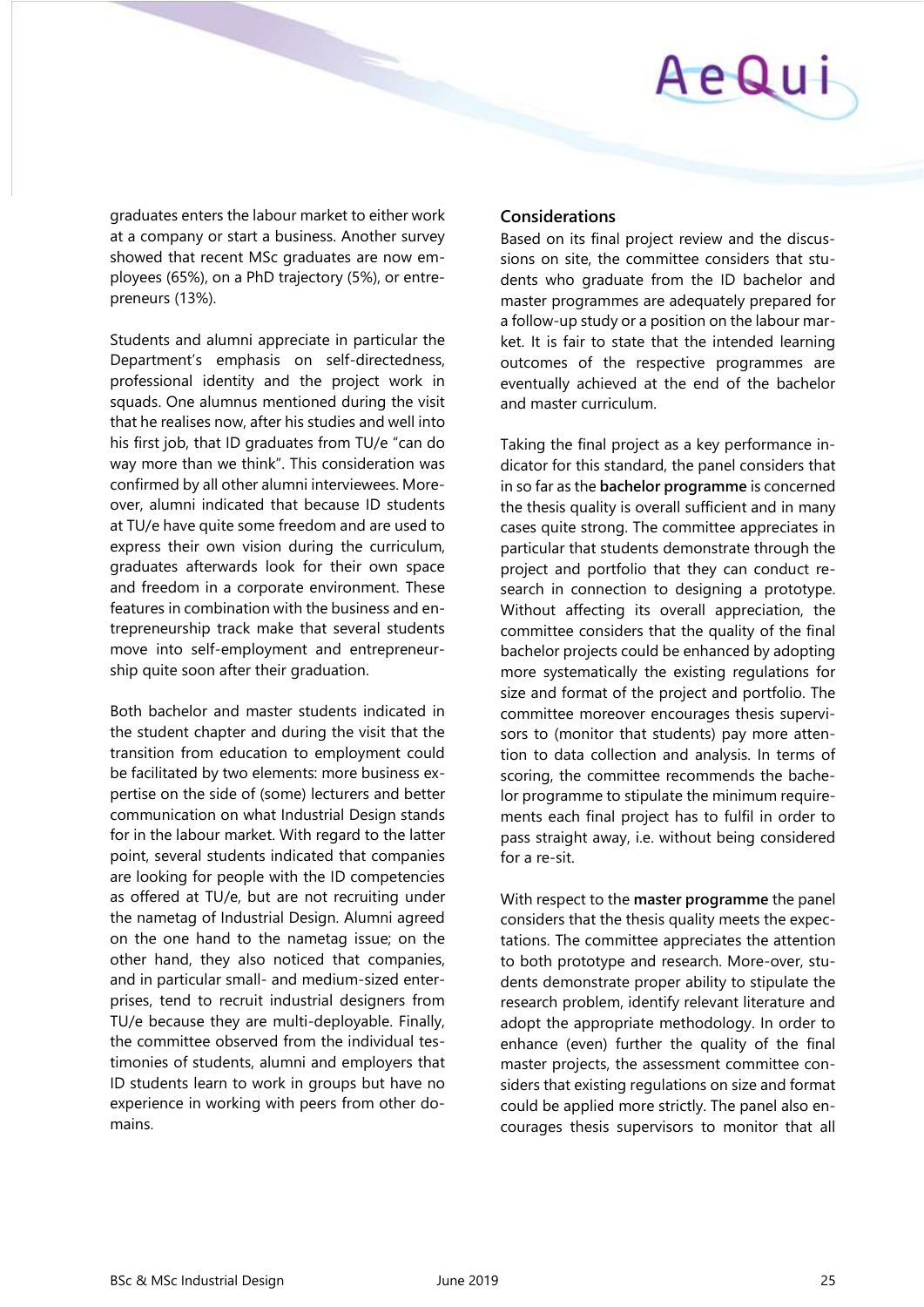(not merely most) master students pay explicit attention in their reports to data collection, data analysis and the knowledge component.

With regard to the other key performance indicator for this standard, the assessment committee considers that both bachelor and master graduates are very well qualified to pursue a follow-up study or enter the labour market. Following its lively interview with alumni, the committee fully understands why ID graduates from TU/e need some freedom in their job and relatively often become entrepreneurs. The committee encourages

the ID Department to look into the issues raised by students and alumni on 'selling' the Industrial Design label to employers and on providing opportunities for multi-disciplinary work in the curriculum.

Based on the interviews and examination of the underlying documentation, **the assessment committee concludes that the bachelor and the master programmes Industrial Design meet standard 4, achieved learning outcomes.**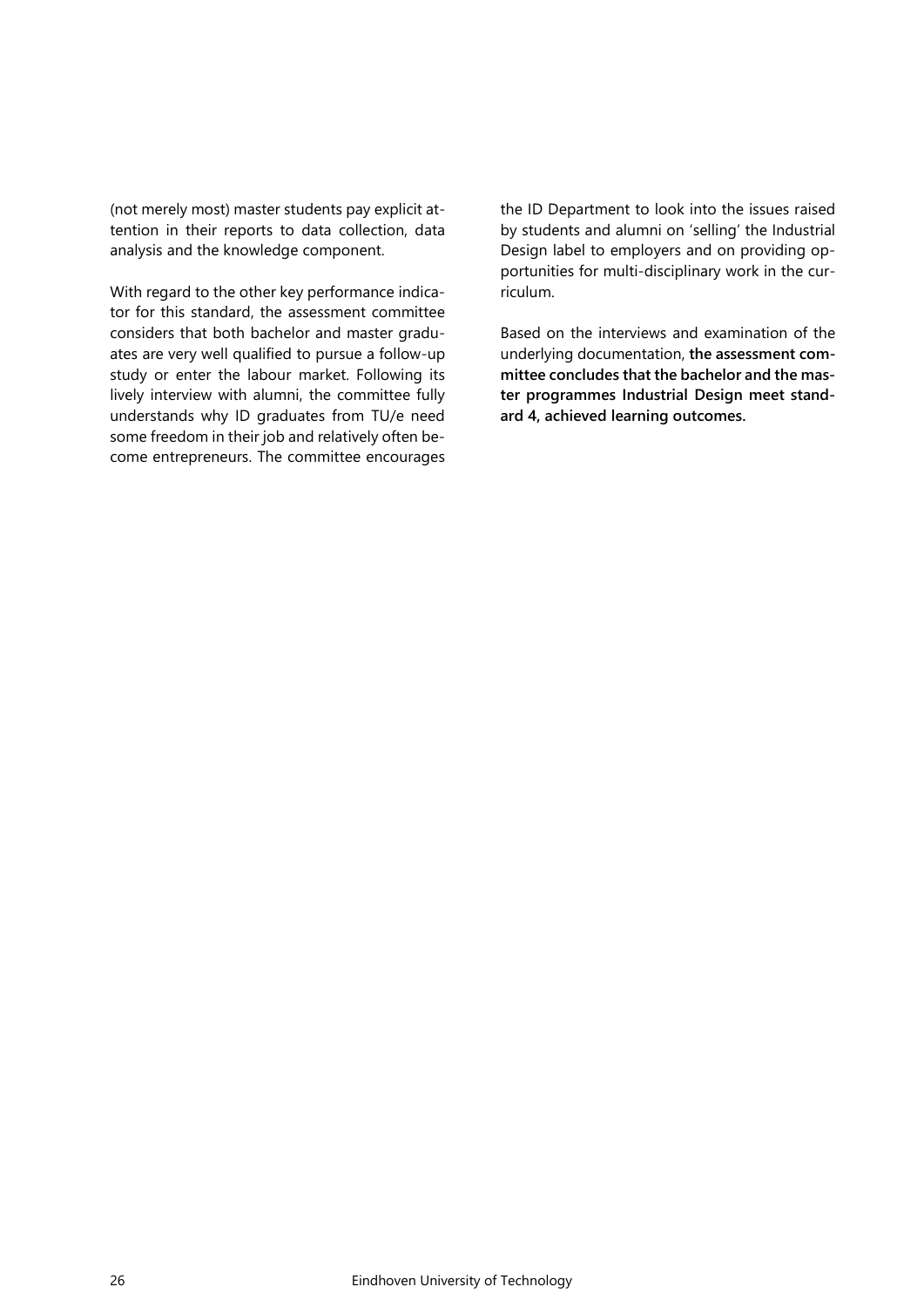

<span id="page-26-0"></span>**Attachments**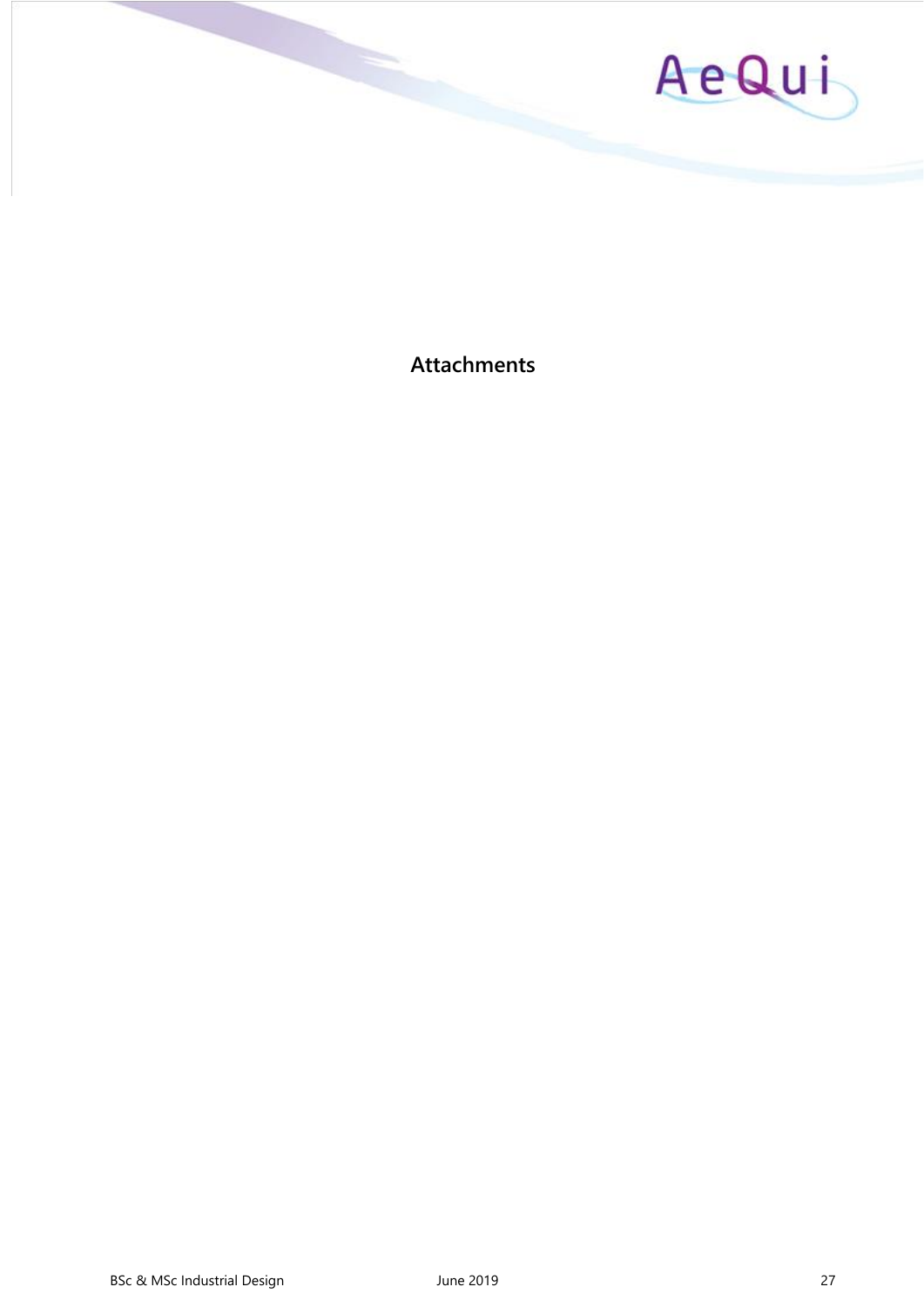### <span id="page-27-0"></span>**Attachment 1. Assessment committee**

#### **Anton de Goeij, panel chair**

Anton is emeritus professor Curriculum Development at Maastricht University. He has an extensive track record in international consulting and implementing curriculum development trajectories.

#### **Saeema Ahmed-Kristensen, domain expert**

Saeema is Head of Design Products, and a Professor of Engineering Design at Royal College of art, she was the deputy-head of the Dyson School of Design at Imperial College London.

#### **Jacob Buur, domain expert**

Jacob is Research director of SDU Design at the University of Southern Denmark. He studied Electrical Engineering at the Technical University of Denmark and obtained a PhD from that same institution.

#### **Ann Heylighen, domain expert**

Ann is full professor at the faculty of Engineering Science, Department of Architecture at KU Leuven (Belgium).

#### **Carlijn Compen, industry expert**

Carlijn is Head of Design at Océ Technologies in Venlo.

#### **Rens de Graaf, student-member**

Rens is studying at the Industrial Design Engineering faculty at TU Delft.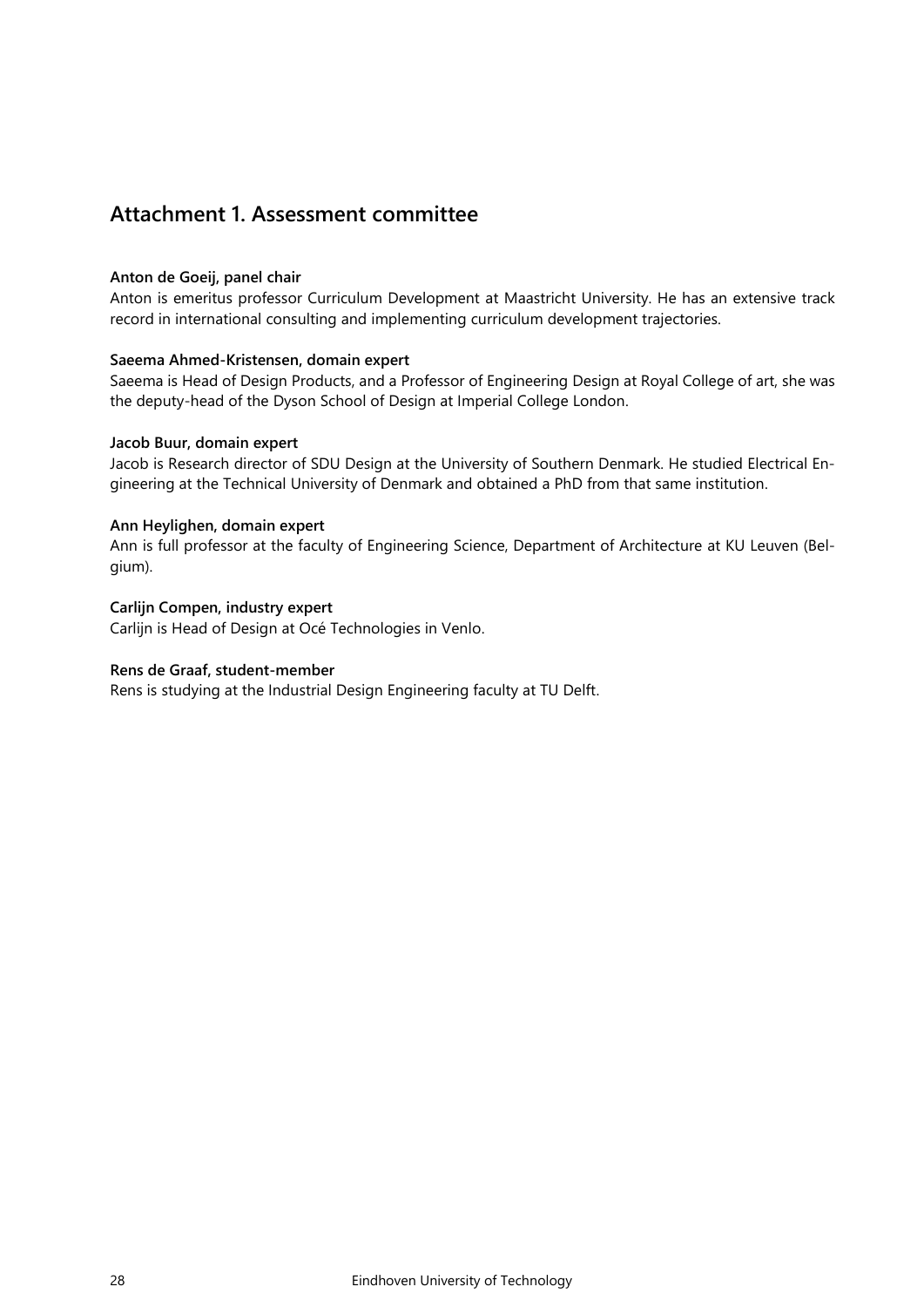

### <span id="page-28-0"></span>**Attachment 2. Programme of the assessment visit**

**Venue**: Atlas building, lecture room 3.201, Tu/E campus

#### **Thursday 28 March 2019**

11.30 Arrival panel

11.45 Internal panel meeting

#### 14.00 Meet & Greet

- Guided tour through Atlas building and Industrial Design facilities
- Mini demo day
- Presentation study association Lucid
- 15.00 Session with Management Team
- 16.15 Session with Examination Committee
- 17.15 Session with alumni and industry representatives
- 18.15 Internal panel meeting (until 19.15)

#### **Friday 29 March 2019**

- 08.30 Open consultation hour
- 09.30 Session with bachelor students
- 10.30 Session with staff bachelor programme
- 11.30 Session with master students
- 12.15 Lunch and internal meeting
- 13.30 Session with staff master programme
- 14.30 Final session with Management Team
- 15.00 Internal meeting panel
- 17.30 Plenary Feedback
- 18.00 End of assessment visit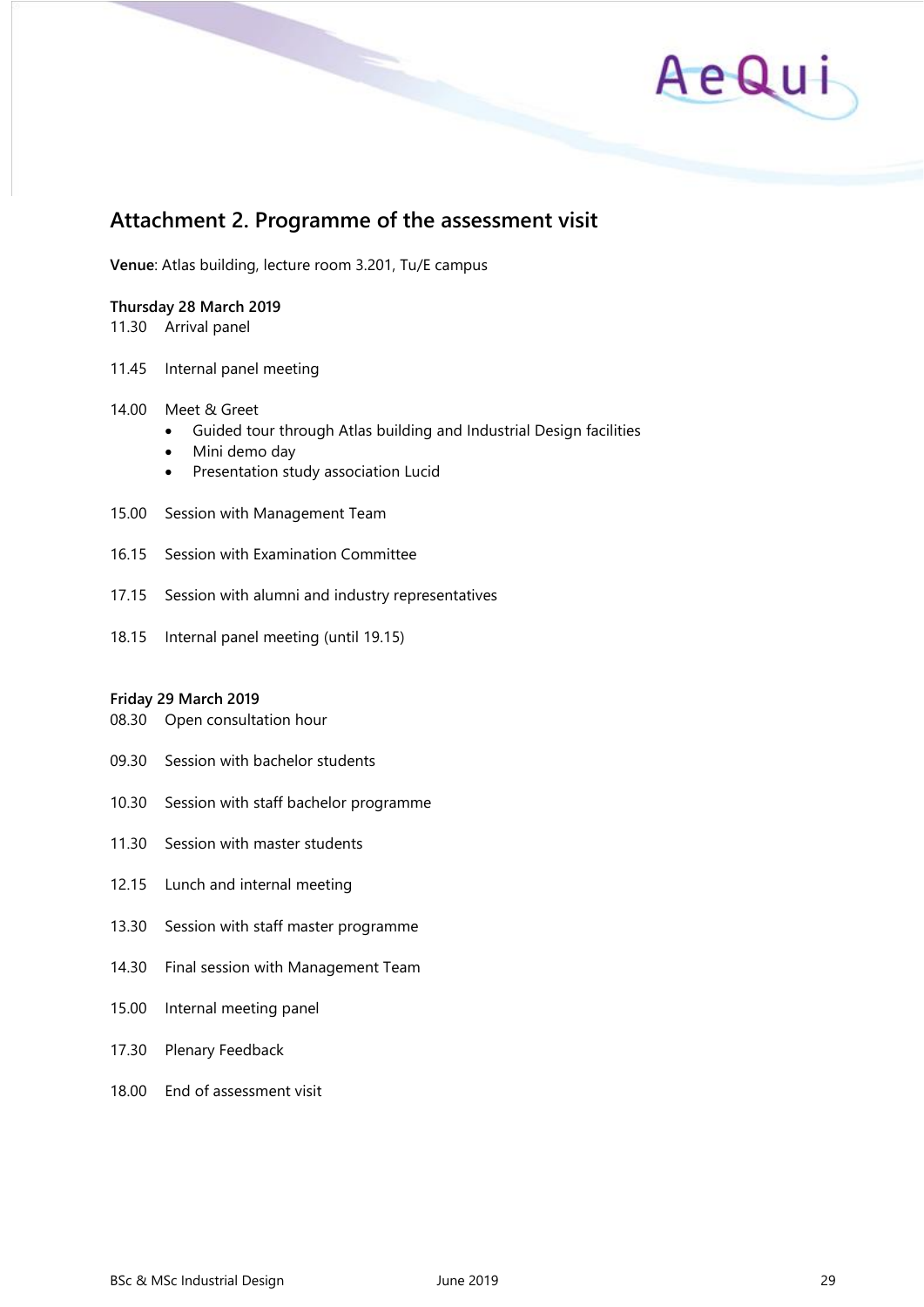### <span id="page-29-0"></span>**Attachment 3. Final qualifications**

**Bachelor of Science** graduates of the degree programme Industrial Design:

- are qualified to degree level within the domain of engineering science and technology;
- are competent in the relevant domain-specific discipline(s) at the level of BSc:
	- o Technology and Realisation
		- o User and Society
		- o Creativity and Aesthetics
		- o Business and Entrepreneurship
		- o Math, Data and Computing
		- o Design and Research Processes
- are able to conduct research and design under supervision;
- are aware of the significance of other disciplines;
- take a scientific approach to non-complex problems and ideas, based on current knowledge;
- possess intellectual skills that enable them to reflect critically, reason and form opinions under supervision, are good at communicating the results of their learning, thinking, acts and decision-making processes;
- can plan and implement their activities;
- are aware of the temporal and societal contexts of science and technology (comprehension/analysis);
- in addition to a recognisable domain-specific profile, possess a sufficiently broad basis to be able to work or collaborate in an interdisciplinary and multi-disciplinary context. Multidisciplinary means focusing on other relevant disciplines needed to solve the design or research problem in question.

**Master of Science** graduates of the degree programme Industrial Design:

- are qualified to degree level within the domain of 'science engineering & technology';
	- are competent in the relevant domain-specific discipline(s) at the level of MSc:
		- o Technology and Realisation
		- o User and Society
		- o Creativity and Aesthetics
		- o Business and Entrepreneurship
		- o Math, Data and Computing
		- o Design and Research Processes
- are able to conduct research and design independently;
- have the ability and attitude to include other disciplines in their research, where necessary;
- have a scientific approach to complex problems and ideas;
- possess intellectual skills that enable them to reflect critically, reason and form opinions
- have the ability to communicate the results of their learning, thinking, acts and decision-making processes at an international level;
- are aware of the temporal and social context of science and technology (comprehension/analysis) and can integrate this context in their scientific work;
- in addition to a recognisable domain-specific profile, possess a sufficiently broad basis to be able to work or collaborate in an interdisciplinary and multi-disciplinary context. Multidisciplinary means being focused on other relevant disciplines needed to solve the design or research problem in question;
- have the ability and attitude to seek new potential applications, taking the social context into consideration.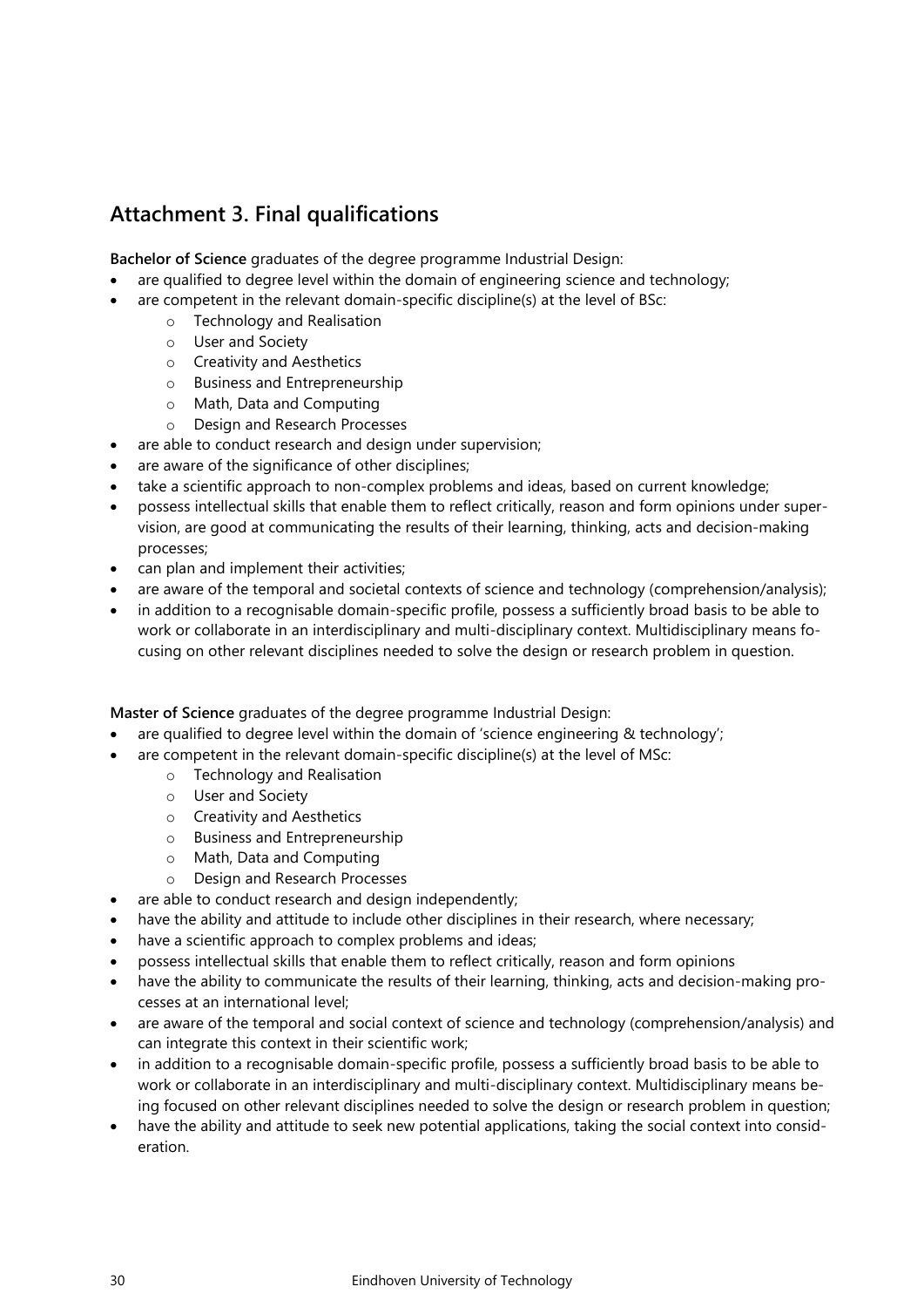

## <span id="page-30-0"></span>**Attachment 4. Overview of the programme**

#### **BSc Industrial Design**

#### Year  $1 - 60$  ECTS

- From Idea to Design
- Creative programming
- Calculus
- User-centred design
- Applied physics
- Elective course 1
- Project 1 design
- Creative Electronics
- Data analytics for engineers
- USE basics
- Elective course 2

#### Year 2 – 60 ECTS

- Project 2 design
- USE course
- Elective course 3
- Engineering design
- Design <> research
- USE course
- Project 3 design research
- Aesthetics of interaction
- USE course
- Elective course 4
- Making sense of sensors
- USE course
- Elective course 5

#### Year 3 – 60 ECTS

- External learning activity
- Professional identity and vision
- Final bachelor project
- Design innovation methods
- Elective course 6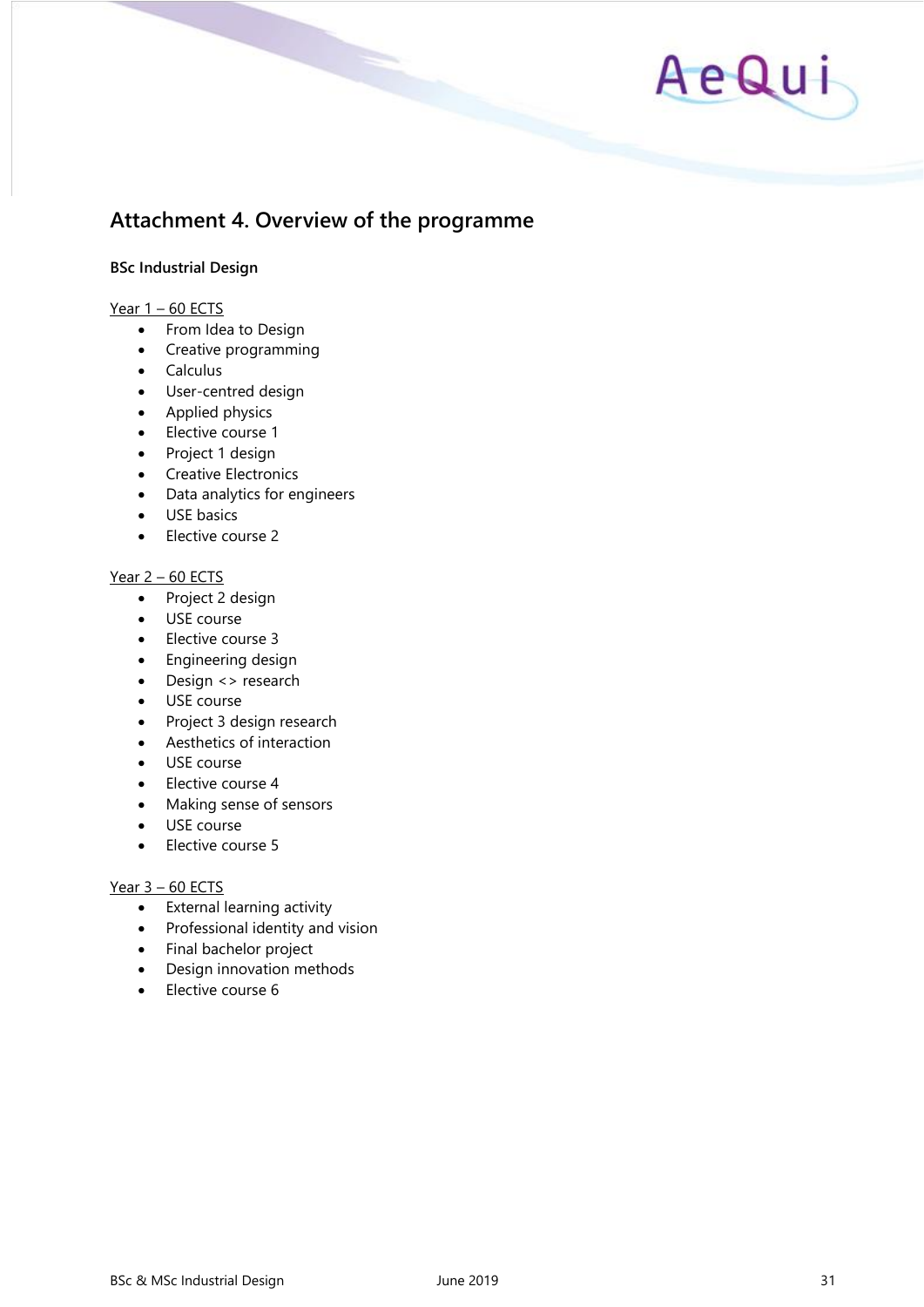#### **MSc Industrial Design**

#### Year 1 – 60 ECTS

- Project 1 design
- Constructive design research
- Elective course 1
- Project 2 design research
- Track course
- Elective course

#### Year 2 – 60 ECTS

- International experience (project/exchange)
- Final master project proposal
- Exemption elective course
- Final master project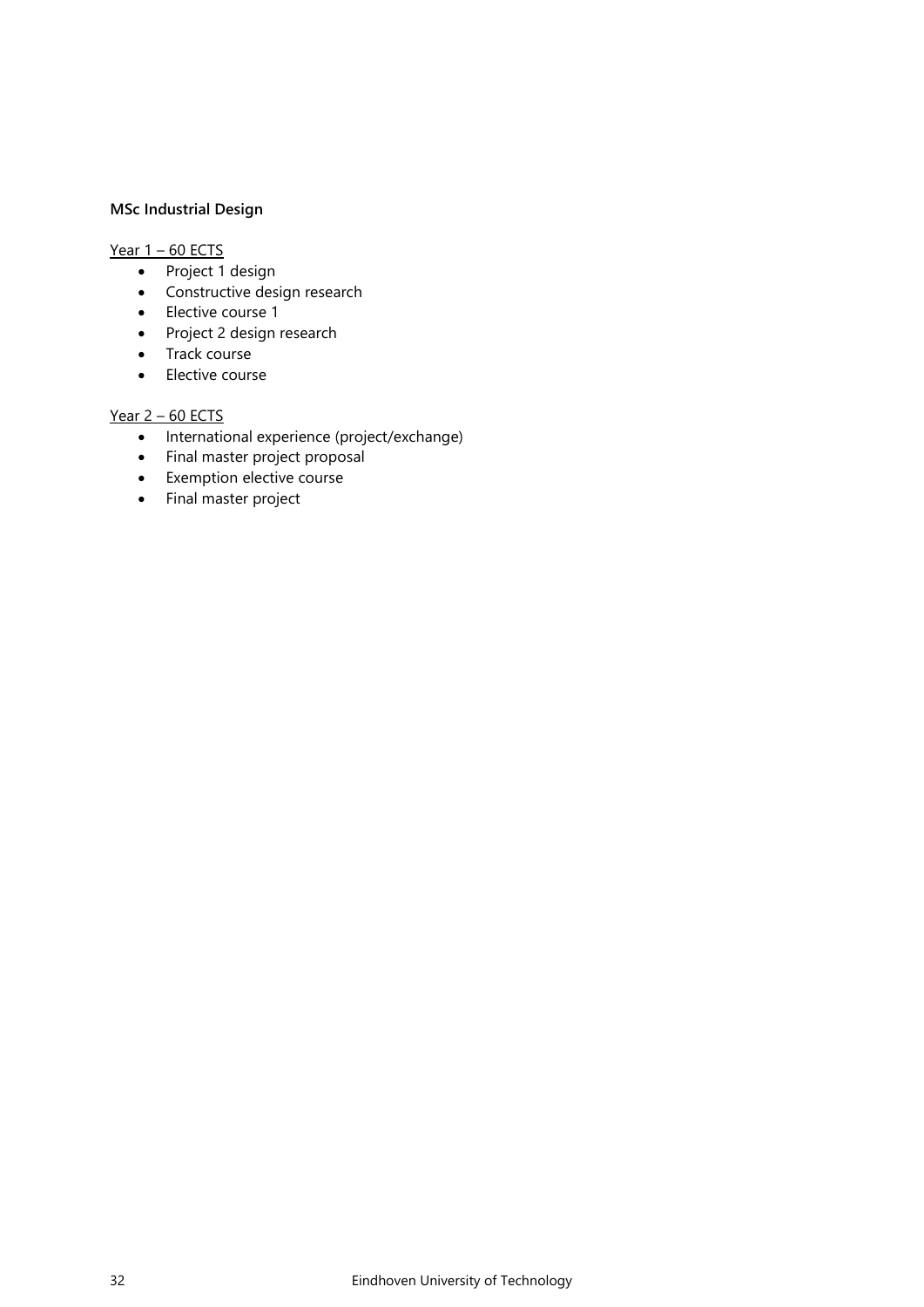### <span id="page-32-0"></span>**Attachment 5. Documents**

#### **Information Report**

Designers for the future. Educational Self-Evaluation Industrial Design 2018, Eindhoven University of Technology 2019. This report includes a chapter *Students' Opinion about bachelor and master programme*.

#### **Materials made available electronically and/or on site**

Appendices to the information report

- Domain Specific Reference Document
- Assessment Rubrics Booklet
- Bachelor Curriculum Overview
- Bachelor Electives Overview
- Master Curriculum Overview
- Master Electives Overview
- Descriptions BSc / MSc courses
- Self-directed learning
- BSc Teacher Coach Guide 2018-2019
- **BSc Tutor Guide**
- MSc Project Coach & Graduation Mentor Guide
- BSc Programme & Examination Regulations 2018-2019
- MSc Programme & Examination Regulations 2018-2019
- Departmental Selection Procedure ID
- Student Research Publications
- Diversity Students & Staff Ratio
- **Staff Overview**
- Collaborations University Companies
- Examination Regulation EC-ID 2018-2019
- National Student Enquiry 2014-18 Bachelor ID
- National Student Enquiry 2014-18 Master ID
- Quality Assurance policy

#### Course descriptions:

- User centred design
- Aesthetics of interaction
- Digital craftsmanship
- Designerly perspective on IoT
- Researching the future everyday
- Design for behavioural change

Study Guide 2018-2019, Department of Industrial Design Assessment Policy Industrial Design, 2016-2017 Note on Specialisation 'statutory teacher-training minor" (BSc Industrial Design) Board of Examiners - Minutes and Annual Reports Educational Programme Committee – Minutes and Annual Reports